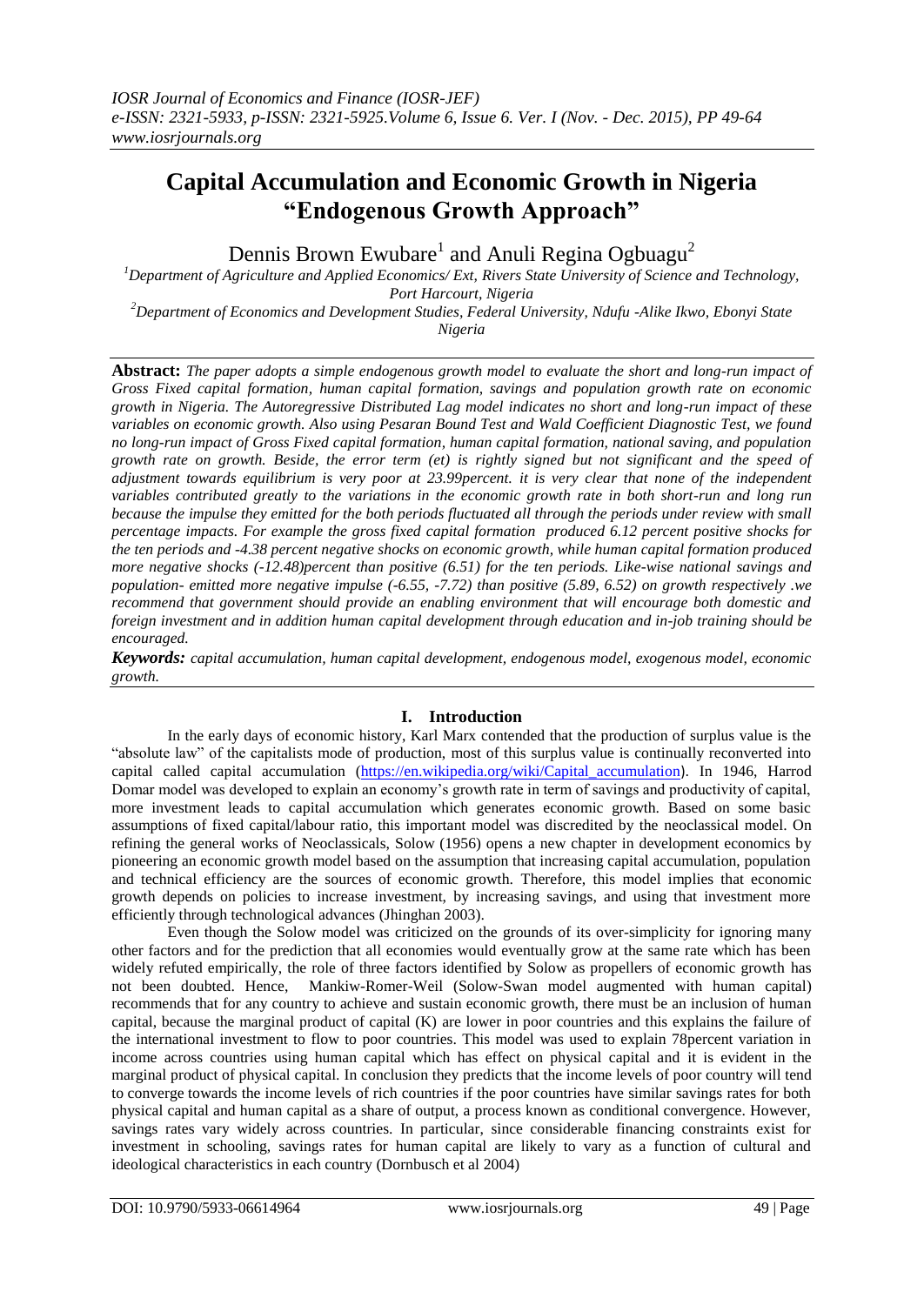This augmented Solow-Swan model was extended by endogenous growth theory (The AK and Lucas model) to cover the short falls. The AK and Lucas model of growth holds that investment in human capital; innovation and knowledge are all significant contributors to economic growth. Therefore, they focused on the positive externalities and spill-over effects of a knowledge –based country. This also implies that policies which embrace openness, competition, change and innovation will promote growth. Conversely, policies which have the effect of restricting or slowing change by protecting or favouring particular existing industries or firms are likely over time to slow growth to the disadvantage of the community.

Having a critical look on the factors underlined by these models; capital accumulation, human capital development, national savings rate, technological progress, and other policies that encourages openness have been advanced as the main factors of long-term economic growth. It is generally believed that capital accumulation is the catalyst for countries to escape low level equilibrium trap involving a vicious cycle of poverty. For instance, Rostow's economic development model emphasizes that for the process of economic development to actually take-off, there is the need for sustained growth in terms of critical growth in the ratio of investment to national income. Similarly, Lewis (1955) notes that the process of economic development involves transforming an economy from being a 5% saver and investor to that which is saving and investing at least 12% of its net income. So it becomes pertinent that for any country to achieve and sustain growth, she must dedicate substantial part of the national income to savings, which is reinvestment to accumulate capital.

Capital accumulation is often suggested as a means for developing countries to increase their long term growth rates. To increase capital accumulation it is necessary to: increase savings ratios, maintain good banking system and system of loans, avoid corruption, good infrastructure to make investment more worthwhile.

But on the other hand Marx asserted that the general law of capitalist accumulation is that it creates both wealth and poverty. That is to say, "capitalist accumulation has an antagonistic character in that it produces and contains a unity of opposites. Capital accumulation produces an accumulation of wealth at one pole and an "accumulation of poverty and misery at other end". This is Marx's principal message about the process of capitalist accumulation. In addition, Solow's model argue that increasing capital stock can soon lead to diminishing returns. They argue that economic growth is fundamentally determined by population growth and technological innovation, while Endogenous growth models hold that capital accumulation can increase the long run trend rate of economic growth. However, to permit capital accumulation it is necessary to increase the savings ratios.

Given the above scenario, it is imperative to understand the macro dynamic interlinks between Gross Fixed capital formation, human capital formation and economic growth, therefore our questions are;

- i) What is the impact of capital accumulation on the growth rate of Nigerian economy, has it helped the economy to grow or retard?
- ii) If capital accumulation is propelled by policies that encourage openness, savings rate, and the level of population growth, then what is the relationship between Gross Fixed capital formation, human capital formation, population growth and savings in Nigeria?
- iii) And how has economic growth responded to structural shock or impulse from Gross Fixed capital formation, human capital formation, savings rate, and population growth

Therefore, this paper is set to find (i) the short/long-run impact of Gross Fixed capital formation and human capital formation on economic growth. (ii) and to analyze how economic growth response to shock from Gross Fixed capital formation, and human capital formation, savings and population growth rate.

## **1.1 THEORETICAL AND EMPIRICAL LITERATURE**

# *1.1.1 The Role of Capital Accumulation in Growth Process/ Theories of Economic Growth*

Capital accumulation refers to the investment of money or a financial asset for the purpose of making more money (whether in the form of profit, rent, interest, royalties, capital gain or some other kind of return). Accumulation of capital is the basis of [capitalism.](https://en.wikipedia.org/wiki/Capitalism) In Marxian economics, capital accumulation is often equated with [investment](https://en.wikipedia.org/wiki/Investment) of profit income or savings, especially in [real](https://en.wikipedia.org/wiki/Real_vs._nominal_in_economics) capital goods. [Capital](https://en.wikipedia.org/wiki/Capital_(economics)) accumulation refers ordinarily to: real investment in tangible [means of production,](https://en.wikipedia.org/wiki/Means_of_production) such as acquisitions, research and development, etc. that can increase the capital flow, investment in financial assets represent yielding profit, interest, rent, [royalties,](https://en.wikipedia.org/wiki/Royalties) fees or [capital gains,](https://en.wikipedia.org/wiki/Capital_gains) investment in *non-productive* physical assets such as residential real estate or works of art that appreciate in value and by extension to: [human capital](https://en.wikipedia.org/wiki/Human_capital) , i.e., new education and training increasing the skills of the (potential) [labour force](https://en.wikipedia.org/wiki/Labour_force) which can increase earnings from work, [social capital](https://en.wikipedia.org/wiki/Social_capital) , i.e. the wealth and productive capacity that the people in a society hold in common, rather than as individuals or corporations. Both non-financial and financial capital accumulation is usually needed for [economic growth,](https://en.wikipedia.org/wiki/Economic_growth) since additional production usually requires additional funds to enlarge the scale of production.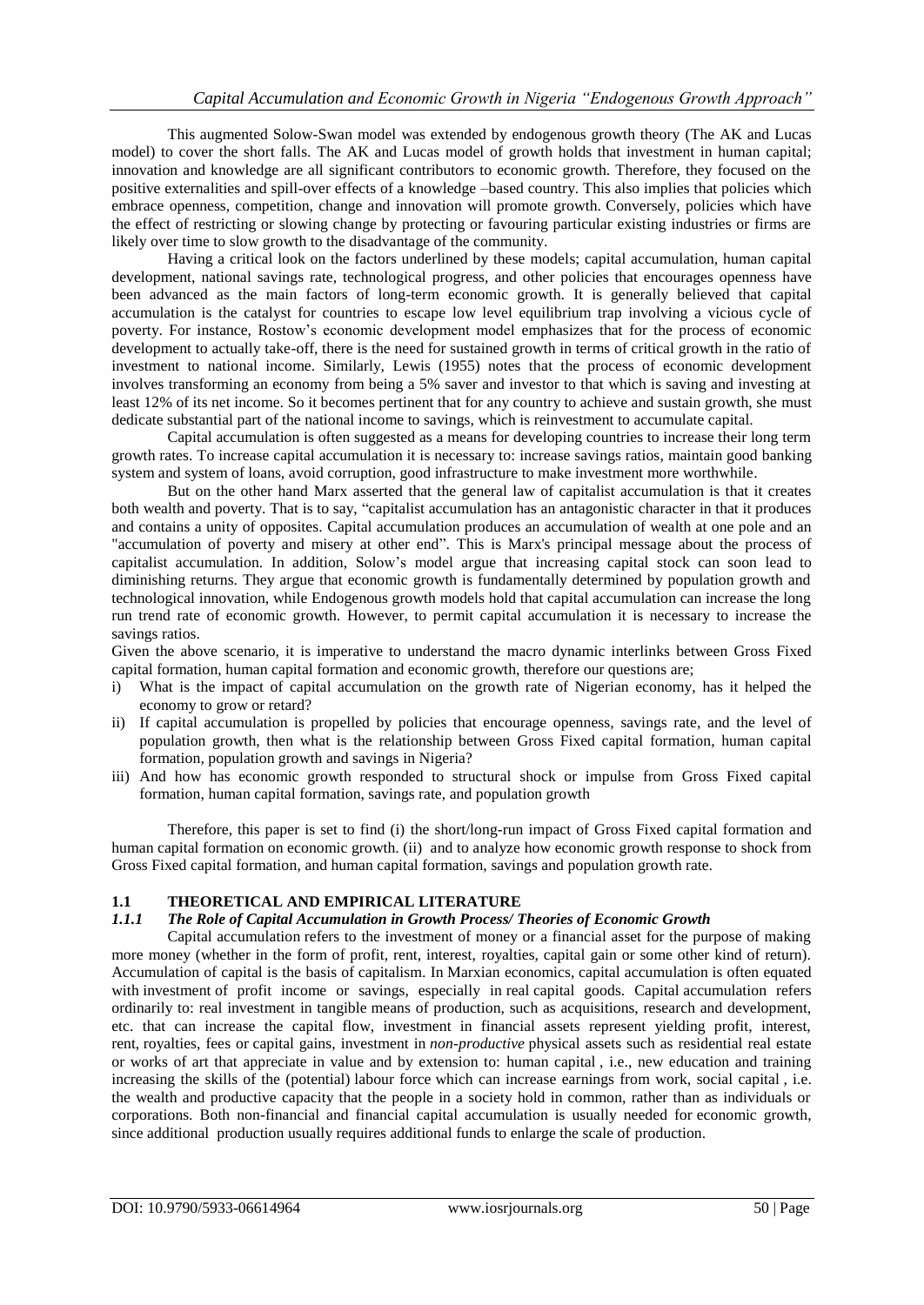In search of the determinants of economic growth and the reasons behind the differences in growth across countries, several growth models have been developed. And almost of them have emphasized on the role of capital accumulation and human capital formation in the growth process.

Capital plays a vital role in the modern productive system. Production without capital is hard for us even to imagine. With the growth of technology and specialisation, capital has become more complex and is of superior and advanced type. More goods can be produced with the aid of capital. In fact, greater productivity of the developed economies like that of USA is mainly due to the extensive use of capital, i. e. machinery, tools or implements in the productive process. Capital adds greatly to the productivity of worker and hence of the economy as a whole (Guru Supriya 2013).

Taking a lead from the foremost theory of Harrod and Domar Growth Theory(1946), who in their model asserted that every economy saves a certain proportion of its national income, if only to replace worn – out capital goods. However, in order to grow, new investments representing net additions to the capital stock are necessary. According to this theory, the main obstacle to development in poor countries is the relatively low level of new capital formation. If the country needs to grow at a higher rate than its national savings ratio can create that or it can seek to fill this "savings gap" through either foreign aid or private foreign investment. Again many economists have remarked that, the rate of economic growth achieved in developed countries cannot be wholly explained by increases in labour and physical capital. He points out that technological progress has played a more important role than accumulation of physical capital in the process of economic growth.

Then the Exogenous Growth Model, also known as the Neo –classical growth model or Solow growth model helps us understand in the long –run, why incomes are as high as they are, and why they differ so much between countries.

The neoclassical growth model was developed by Solow (1956) and Swan (1956).It is built upon an aggregate, constant- returns- to- scale production function that combines labour and capital (with diminishing marginal returns) in the production of a composite good. Savings are assumed to be a fixed fraction of output, and technology improves at an exogenous rate.

Suppose the production function is Cobb- Douglas, so that

$$
Y = AK^{\alpha}L^{1-\alpha}, \quad 0 < \alpha < 1,
$$

Where Y denotes total output,

L the number of workers employed in the production process, K the capital stock

Where, A measures the level of technology. Output per worker,  $y = Y/L$ , is thus given by

= … … … … … … … … … … … … … … … … … … … … … … … … … . . ()

Where, k denotes the capital- labour ratio.

Capital accumulation is given by

k = sy− − δ k, 0 < < 1 … … … … … … … … … … … … … (2)

Where, s denotes the propensity to save,  $n>0$  the exogenous rate of population growth, and  $\delta$  the rate of depreciation of physical capital.

The neoclassical growth model led to the "sources- of- growth" approach, a popular empirical methodology aimed at analyzing the determinants of the changes in output. This approach uses an aggregate production function to decompose growth into "contributions" from different sources, namely, the growth rates of factor inputs weighted by their competitive factor shares (the "contribution" of factors), plus a residual which is often labelled "technical progress," but more adequately described as the difference between the growth of output and a weighted sum of the growth of inputs (growth in total factor productivity).

Economists today use Solow's sources –of – growth accounting to estimate the separate effects of capital, labour, and technological change on economic growth.

According to the Neo –Classical theories, growth comes about in three ways, if holding land constant.

- (i) Increase in the supply of labour
- (ii) Increase in the stock of capital
- (iii) Increase in technological changes / productivity

Increasing labour supply generates a larger output that rises if more people take part in a country's production i.e. through immigration, or if people who are not part of labour force start working.

Increase in working capital can be either in physical capital or human capital. Physical capital increase output because it enhances the productivity of labour and provides valuable services directly. A productivity increase takes place when investments in equipments like computers and machinery increases.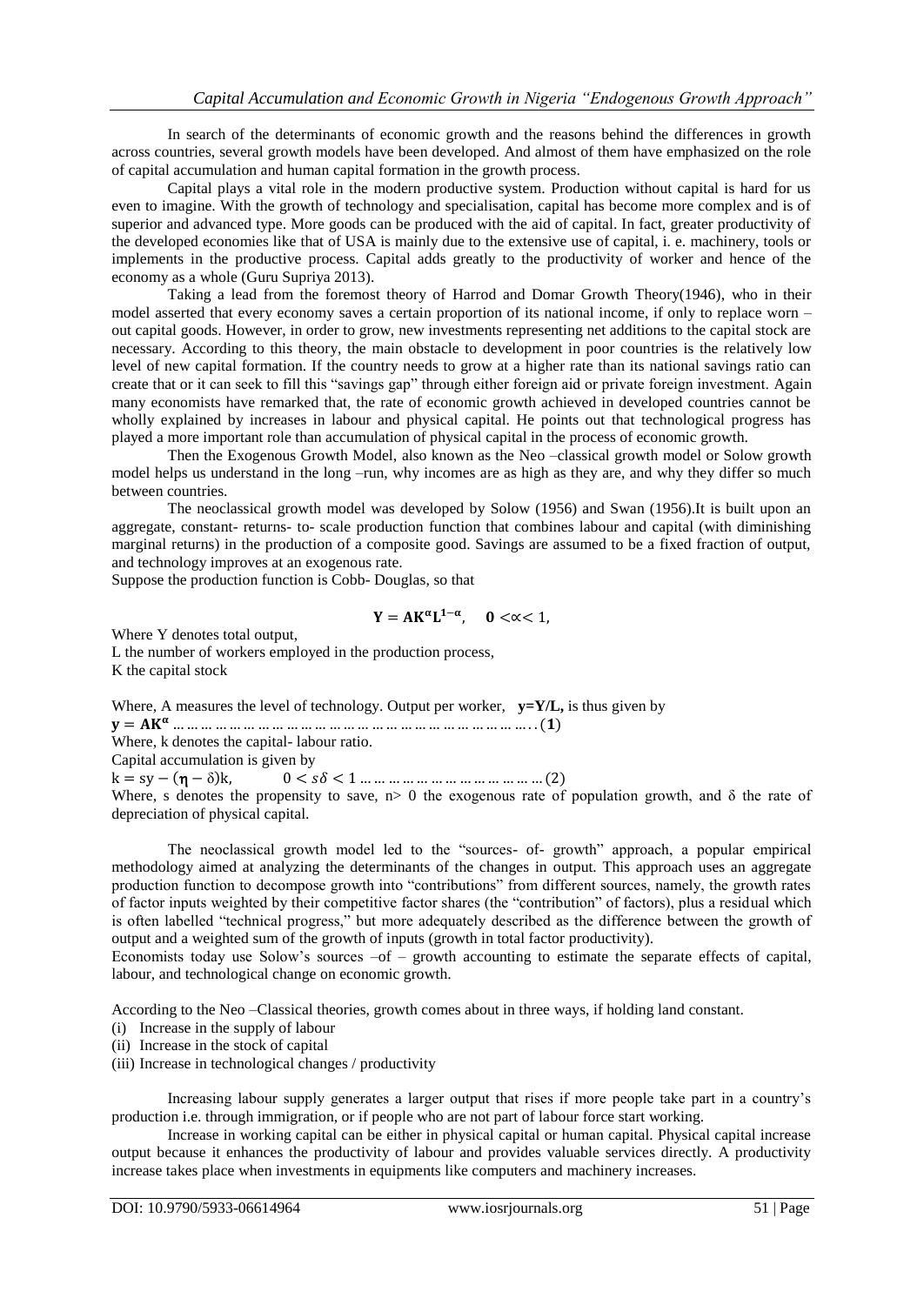The trouble with the neoclassical model is that it fails to explain the most basic facts of actual growth behaviour. The model states that the rate of growth is determined outside the model and is independent of preferences, most aspects of the production function, and policy behaviour.

Therefore, accumulation of capital goods every year greatly increases the national product or income. Capital accumulation is necessary to provide people with tools of production. If the population goes on increasing and no net capital accumulation takes place, then the growing population would not be able to get necessary tools, instruments, machines and other means of production with the result that their capacity to produce would be seriously affected. Moreover, productivity of the workers depends upon the amount of capital per worker. The greater the quantity of capital per worker, the greater the productivity of the workers. It is not capital accumulation alone that increases the amount of capital per worker. Capital per worker rises when the rate of capital accumulation is greater than the rate of population growth. With the increase in capital per worker, productivity per worker will increase with the result that national product and income will increase. Therefore, increasing capital accumulation, by increasing the productivity of the workers, plays an important role in the growth of the economy.

From the viewpoint of economic growth capital formation is important also because it makes largescale production and greater degree of specialisation possible. But can increase in capital accumulation guarantee large scale production and specialization without human capital development. Endogenous growth theory highlights the fact that if productivity is to increase, the labour force must continuously be provided with more resources. Resources in this case include physical capital, human capital, and knowledge.

Growth is therefore driven by accumulation of factors of production, while accumulation in turn is the result of investment in the private sector. This implies that the only way a government can affect economic growth, at least in the long run, is through its impact on investments in capital, education and research and development.

**The AK Growth Model** proposed by Rebelo (1991) results from setting  $\alpha = 0$  in the neoclassical equation  $y=Ak^{\alpha}$  therefore

y = Ak … … … … … … … … … … … … … … … … … … … … … … … … … … … … (3)

Where k=K/L as before, but K now is interpreted as a broad measure of capital –composite measure of both physical and human capital stock. A is a parameter that captures factors affecting the level of technology Using the capital accumulation equation (2), the steady- state growth rate of the capital stock per worker can be shown to be equal to

 $g_{k=} s_A - (\eta + \delta)$ With the steady- state growth rate per capita given by = − + … … … … … … … … … … … … … … … … … … … . . ()

This means that growth rate is, for  $sA > n+\delta$ , positive (and constant over time) and that the level of income per capita rises without bound.

An important implication of the AK model is that in contrast to the neoclassical model, an increase in the saving rate permanently raises growth rate per capita. In addition and in contrast with the neoclassical growth model, which predicts that poor countries should grow faster than rich countries –AK model implies that poor nations whose production process is characterized by the same degree of technological sophistication as other nations always grow at the same rate as rich countries regardless of initial level of income.

Rebelo's analysis demonstrates that to obtain positive endogenous steady growth requires only the existence of a subset of capital goods whose production takes place under constant returns to scale and does not require the use of non–reproducible inputs. These externalities imply that the competitive equilibrium growth path does not coincide with that which could be achieved in an optimally planned economy.

The latter conclusion was reached by virtually all the theoretical analyses based upon successive formulations that belong to the family of "endogenous growth models". It carries the implication that growth performance might be improved by public policy action.

**Lucas (1988),** Human Capital Model is one of the best- known attempts to incorporate spillover effects of human capital accumulation to explain growth processes. The model is built upon the idea that individual workers are more productive, regardless of their skill level, if other workers have more human capital.

A simplified presentation of the model is as follows. Human capital is accumulated through explicit "production": a part of individuals' working time is devoted to accumulation of skills.

Formally, let k denote physical capital per worker and h human capital per worker or generally, "knowledge" capital. The production process is specified as follows

= [ ] − , < < 1 … … … … … … … … … … … … … … … … … . . ()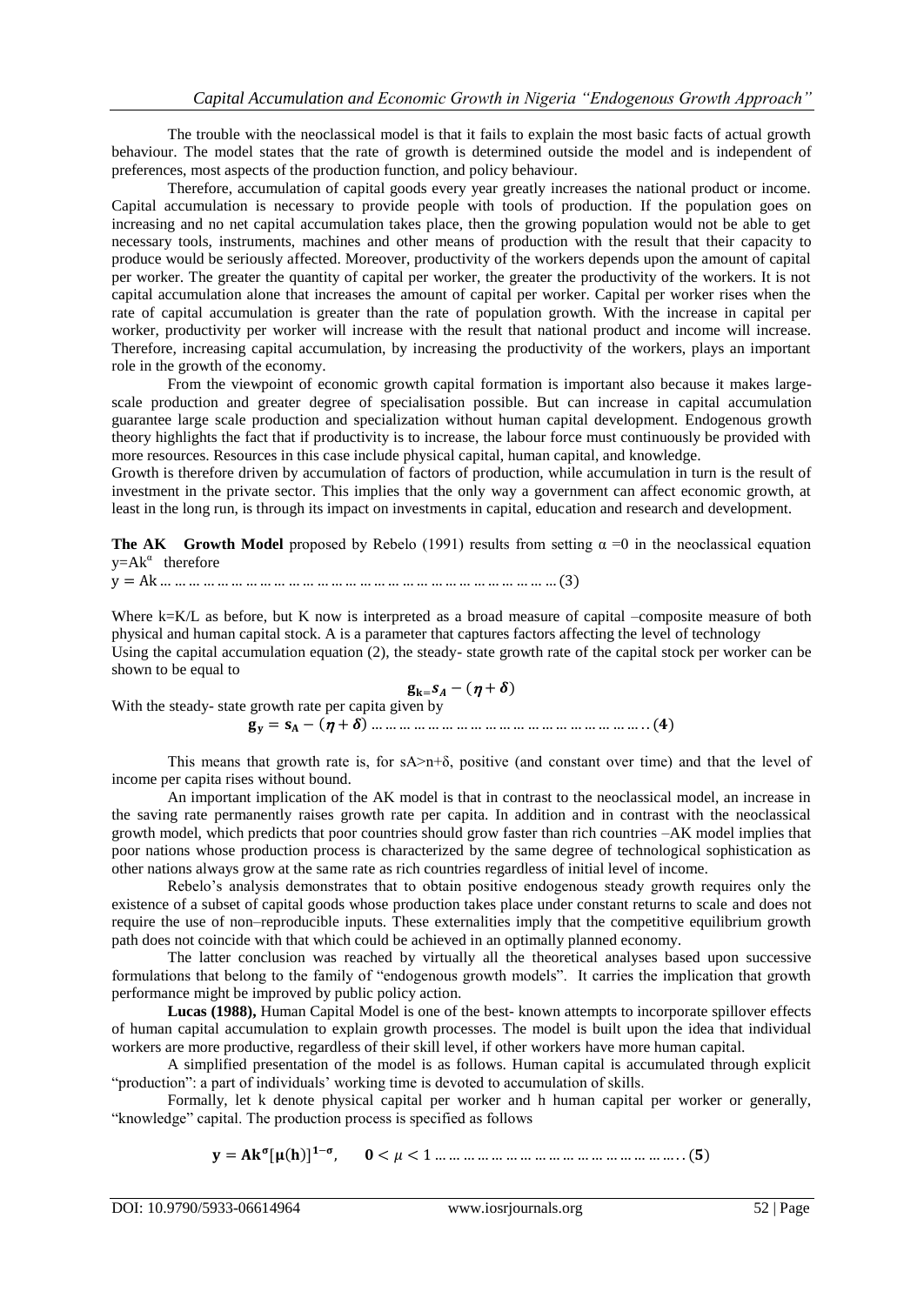Where, u denotes the fraction of time that individuals devote to producing goods. The growth of physical capital depends on the savings rate  $(I=sy)$ , while the growth rate of human capital is determined by the amount of time devoted to its production:

h , h = α 1 − μ , α > 0 … … … … … … … … … … … … … … … … … … . (6)

This means that the long- run growth rate of both capital and output per worker is  $\alpha$  (1 –  $\mu$ ). The rate of human capital growth and the ratio of physical capital to human capital converge to a constant. In the long- run, the level of income is proportional to the economy's initial stock of human capital.

The savings rate has no effect on the growth rate.

The important implication of Lucas (1988) model is that under a purely competitive equilibrium its presence leads to an underinvestment in human capital accumulation because private agents do not take into account the benefits of human capital accumulation. The equilibrium growth rate is smaller than the optimal growth rate, due the existence of externalities. Because the equilibrium growth rate depends on the rate of investment in human capital, the externality implies that growth would be higher with more investment in human capital. In conclusion, government policies are necessary to increase the equilibrium growth rate up to the level of optimal growth rate. This implies that a government subsidy to human capital formation or schooling could potentially result in a substantial increase in the rate of economic growth.

# **1.2 Empirical Literature**

The relationship between capital formation of the nation and economic growth has been studied by a number of authors with different models and findings. This section will present the empirical result of several studies. Solow (1956) opens a new chapter in development economics by pioneering an economic growth model based on the assumption that increasing capital accumulation, population and technical efficiency are the sources of economic growth. Even though the Solow model was criticized on the grounds of its over-simplicity for ignoring many other factors and for the prediction that all economies would eventually grow at the same rate which has been widely refuted empirically, the role of three factors identified by Solow as propellers of economic growth has not been doubted. Hence, Arrow (1962) and Solow (1986) made some modifications to the original model by incorporating human capital or knowledge into the model. But empirically many researchers have emphasized on the impact of capital formation on growth and among them are;

Mba (2011) in their study looked at relationship between Foreign Private Investment, Capital Formation and Growth, in Nigeria using the two-stage least squares (2SLS) method of estimation. The study finds that the long run impact of capital formation and foreign private investment on economic growth is larger than their short-run impact. There is thus, a long-run equilibrium relationship among the variables as the error correction term is significant, but the speed of adjustment is small in both models. In their result, the two stage least squares estimates are very close to the OLS estimates suggesting that OLS estimates are consistent and unbiased. Hence, endogeneity was not a problem in the estimated models. There is therefore no simultaneity between GDP growth and capital formation model. These findings therefore have some policy implications as discussed in the work. In line with the above findings, Ugwuegbe (2013) analyze the impact of capital formation, stock market capitalization, inflation rate and interest rate on economic growth, the study employed Ordinary least square (OLS) technique. The empirical findings suggest that capital formation has positive and significant impact on economic growth in Nigeria for the period under review and this result corroborate with the findings of Bakare (2011), Orji and Mba (2010). Stock market also showed a positive impact, while both inflation rate and interest rate has a negative impact on economic growth in Nigeria for the period under review but the impact is statistically insignificant. The result further shows a long run relationship between capital formation and economic growth in Nigeria for the period under review.

On the other hand, there are studies that have a negative impact of capital accumulation on growth. Adekunle and Aderemi (2012) examined the relationship between Domestic Investment, Capital Formation and Population Growth in Nigeria and their result shows that the rate of investment does not assist the rate of growth of per capital GDP in Nigeria. The results also show that there is negative relationship between growth rates of the population and capital formation. With the curve estimation method results, investment rate can engender growth in the economy though slowly, on a linear path. Also Gomez-Antonio and Angelo Garjo (2012) adopt an empirical framework of a hexa-variate panel vector autoregressive (PVAR) approach on data from thirty sampled import-dependent developing economies. The variables included in the empirical PVAR model are inflation, capital accumulation, output growth rate, interest rate, exchange rate, terms of trade and import dependence. And the result suggests that the long-run static impact of capital accumulation and economic growth on inflation is negative. Besides, inflation and economic growth had dampening effects on capital accumulation contemporaneously in the long-run. Ogbuagu and Ifionu (2015) explore the impact of capital flow, human capital development on economic growth using pairwise granger causality and dynamic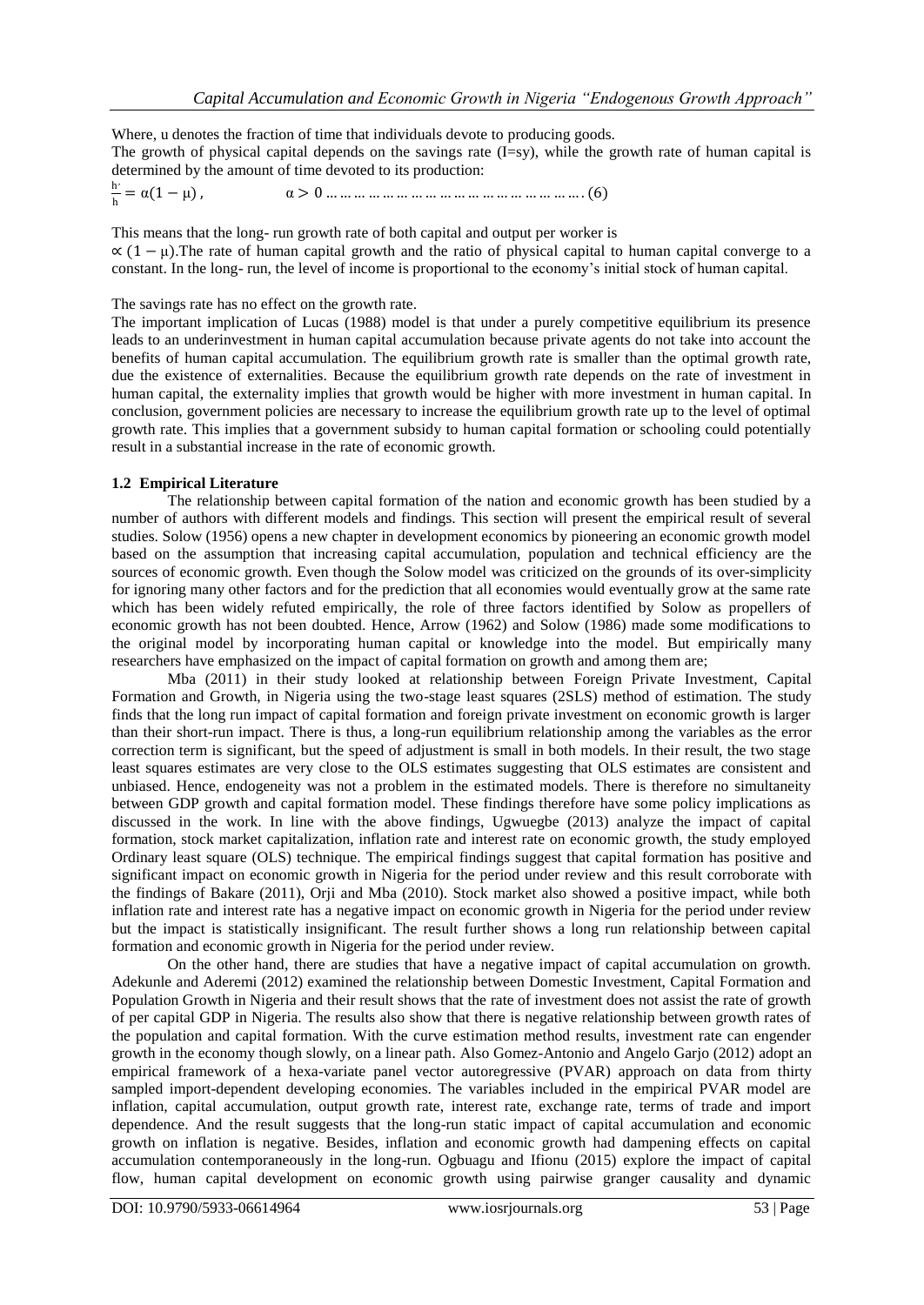autoregressive model. And they found no causality between capital flow (proxied by de jure and de facto measures of capital openness), human capital development (education expenditure and health expenditure) and economic growth.

The importance of human capital formation concept on economic growth cannot be over emphasized and have been the fulcrum of aid and assistance by international agencies and developed countries. Furthermore, evidence from developed countries suggests that human capital has been the major driver of their development process. This notwithstanding, the impact on economic growth in Nigeria has been a subject of debate. Eigbiremolen and Anaduaka (2014) employs the augmented Solow human-capital-growth model to investigate the impact of human capital development on national output, a proxy for economic growth, using quarterly time- series data from 1999-2012. Empirical results show that human capital development, in line with theory, exhibits significant positive impact on output level. This collaborate with the findings of Ogujiofor (2013), he used the Error Correction Model as an analytical tool, examines empirically the relationship between economic growth and human capital development. Findings showed that investment in human capital in the form of education and capacity building at the primary and secondary levels impact significantly on economic growth, while capital expenditure on education was insignificant to the growth process. Also Sankay, Ismail and Shaari (2010) investigated the impact of human capital development on economic growth in Nigeria during the period 1970 to 2008 and the result indicated that human capital development has a significant impact on Nigeria's economic growth. Dauda (2010), using the human capital model of endogenous growth developed by Mankiw, Romer and Weil (1992), examined empirically the role of human capital in Nigeria's economic development. Findings show that there is a feedback mechanism between human capital formation and economic growth in Nigeria. Thus, the policy implication of the findings is that government should place a high priority on human capital development. Amassoma and Nwosa (2011) find no causality between human capital development and economic growth. Oluwatobi and Ogunrinola (2011) examined the relationship between human capital development efforts of the Government and economic growth in Nigeria. The result shows that there exists a positive relationship between government recurrent expenditure on human capital development and the level of real output, while capital expenditure is negatively related to the level of real output. Easterly (1997), after analyzing data from 146 countries in which Nigeria is one could not find any significant relationship between investment in physical capital and GDP growth. In fact the coefficients for 71 countries including Nigeria were negative. And this findings support the modern growth theories that there is an endogenous component to the growth nexus, which is grossly underdeveloped in developing countries. In modern thinking, investment is thought of in the context of accumulation of both physical and human capital.

However, studies have shown that significant share of China's growth could be explained by the accumulation of human capital (see World Bank, 1997). Odusola (1997) using time series data on Nigeria arrived at a result, which suggests significant butt weak linkages between the levels of government capital investment in education and real income per working age person. He found no significant relationship between the level of government recurrent expenditure on education and real per capita income. For investment in education to affect real growth, the increase in human capital formation resulting from increased educational investment must be translated into increased productivity through an efficient labour market, which adequately rewards investments in human capital. The new emphasis on the role of human capital development in economic growth led to the accumulation of empirical literature that focused on the estimation of returns to schooling at various levels of education.

## **II. Methodology**

There are various theoretical models that have been used to explain the relationship between capital flow and economic growth. This study adopts a theoretical framework in which the effect of physical and human capital on growth is well highlighted, and that is a simple endogenous growth model. The relationship between capital stock and growth is examined with an endogenous growth model of the AK and Lucas, in which the effects of changes in financial variables on steady- state growth is brought about through the impact of capital accumulation.

A simplified presentation of the model is as follows. Human capital is accumulated through explicit "production": a part of individuals' working time is devoted to accumulation of skills.

Formally, let k denote physical capital per worker and h human capital per worker or generally, "knowledge" capital. The production process is specified as follows

> $y = Ak^{\sigma}[\mu(h)]^{1-\sigma}$ , < < 1 … … … … … … … … … … … … … … … … … . . ()

Where, u denotes the fraction of time that individuals devote to producing goods.

The growth of physical capital depends on the saving rate (I=sy), while the growth rate of human capital is determined by the amount of time devoted to its production:

h , h = α 1 − μ , α > 0 … … … … … … … … … … … … … … … … … … . (6)

DOI: 10.9790/5933-06614964 www.iosrjournals.org 54 | Page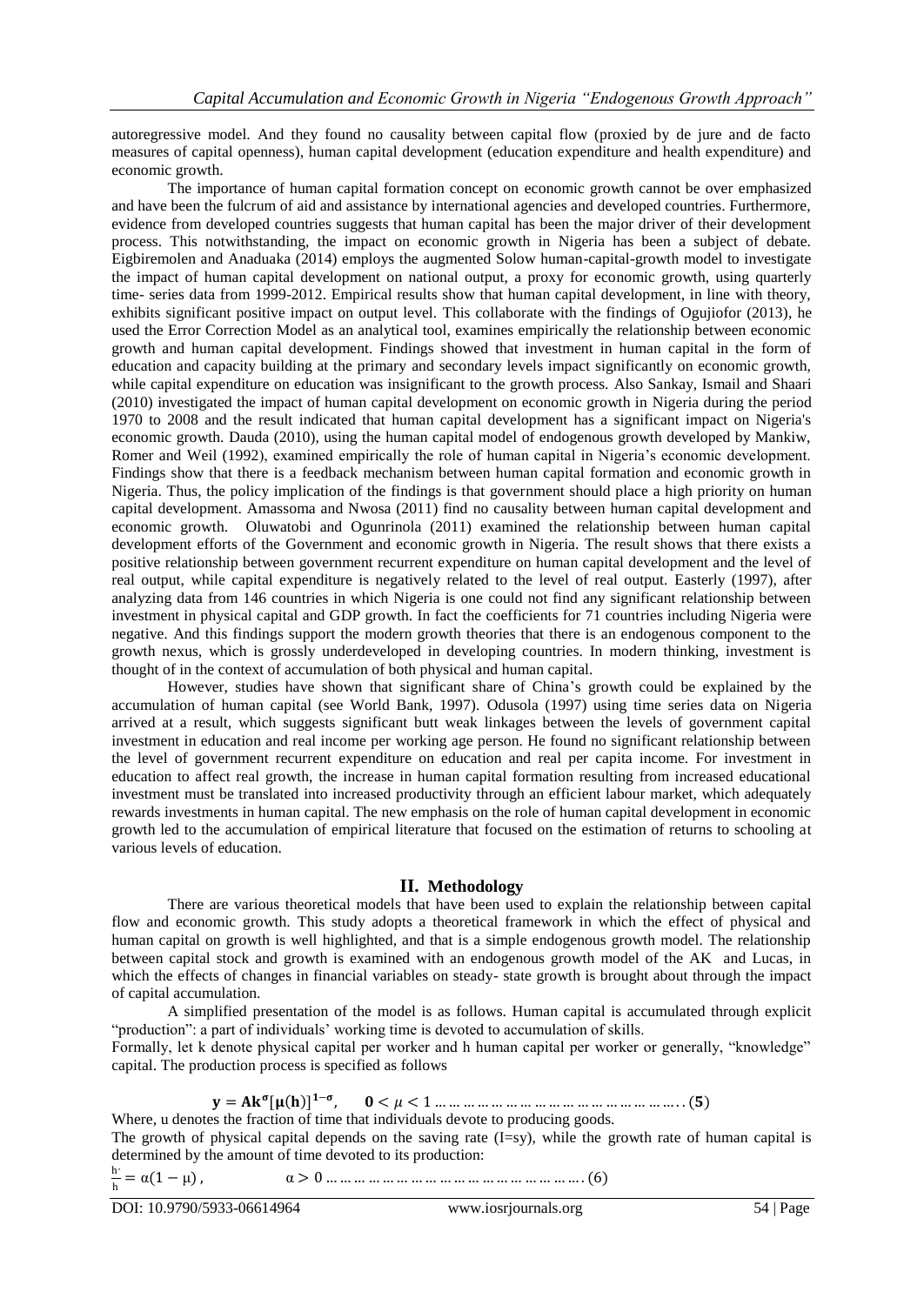This means that the long- run growth rate of both capital and output per worker is  $\propto (1 - \mu)$ . The rate of human capital growth and the ratio of physical capital to human capital converge to a constant.

This study employed annual series data from Central Bank of Nigeria statistical bulletin (2011), and the study plan covers the period of 1981 to 2013. In other to achieve the objectives of this study, Ordinary Least Square (OLS) technique was used to determine the impact of capital formation on economic growth in Nigeria. The choice of OLS is mainly because it minimizes the error sum of square and has a number of advantages such as unbiaseness, consistency, minimum variance and sufficiency; it is widely used and simply and easy to understand. The model that will analyze the relationship is implicitly stated as follows:  $GDPGR = f(GFCF, HCF, NNS, POPR, INSQ, INFL, )$  (1)

The equation (1)is transformed into a linear function thus:  $GDPGR = b_0 + b_{1t}GFCF_t + b_2HCF_t + b_3NNS_t + b_4POPR_t + b_6INSQ_t + b_7INFL_t + U_t$  ………… (2)

GDPGR = Growth Rate of Gross Domestic Product which is used as a proxy for economic growth GFCF = Gross Fixed Capital Formation HCF = Human Capital Formation  $NNS =$  Savings Rate POPGR = Population Growth Rate INSQ = Institutional Quality  $INFL = Inflation$ 

Control variables introduced in the model are;  $INSQ =$  Institutional Quality, INFR = Inflation, and  $T =$  the time period

 $U = error term$ .

## *2.1 Measurement of Variables used in Estimation*

#### *Economic Growth:*

To measure Economic Growth, we used data on Nigeria's Gross Domestic Product Growth Rate available from Central Bank of Nigeria Statistical Bulletin 2012.

## *Institutional quality:*

It is well known that institutions matter a great deal for economic performance. Following Chantel et al (2006) and Raschky et al (2009), we use the type of political regime in a country- democratic or autocratic as our proxy for institutional quality. We use the polity IV database and this variable takes the value -10 for fully institutionalized autocratic regimes and 10 for fully institutionalized democratic regimes with special values of - 66 (interruption), -77 (interregnum), -88 (transition) and 99 (independence).

#### *Human capital development measurement*

The conventional standard to measure human capital stock has been largely categorized into three parts; output, cost, and income based approach.

Some economists attempt to measure the stock of human capital utilizing school enrollment rates as a proxy of human capital (Baro and Lee 1993).

Nahru, Swanson and Dubey (1993) attempted to measure relationship between human capital and students, "accumulated years of schooling in the employable age as educational attainment. It is difficult to clearly demonstrate this relationship because educational attainment is a part of regular (school) education.

Romer (1999) used skilled adults and total adults to measure the stock of human capital in the national economy (eg. OECD utilized International Adult Literacy Survey (IALS), the ratio between literacy adults and total adults. While some researchers also have used cost based approaches in measuring the stock of human capital through summing costs investment for one's human capital. Others have also used income-based approach based on the returns which an individual obtains from labour market throughout education investment. Hanson (2008) shows OECD measure on human capital is closely linked to international comparable statistics considering investment in human capital, quality adjustment and result of education.

The conventional measurements also include investment in human capital focused on the current level of human capital investment within a national boundary. But the United Nation Development Programme (UNDP), has reported Human Development Index (HDI) to constitute; health, knowledge, and standard of living with many sub- variables such as life expectancy at birth, expenditures in school and health sector, adult literacy rates, school enrollment ratio and GDP per capita.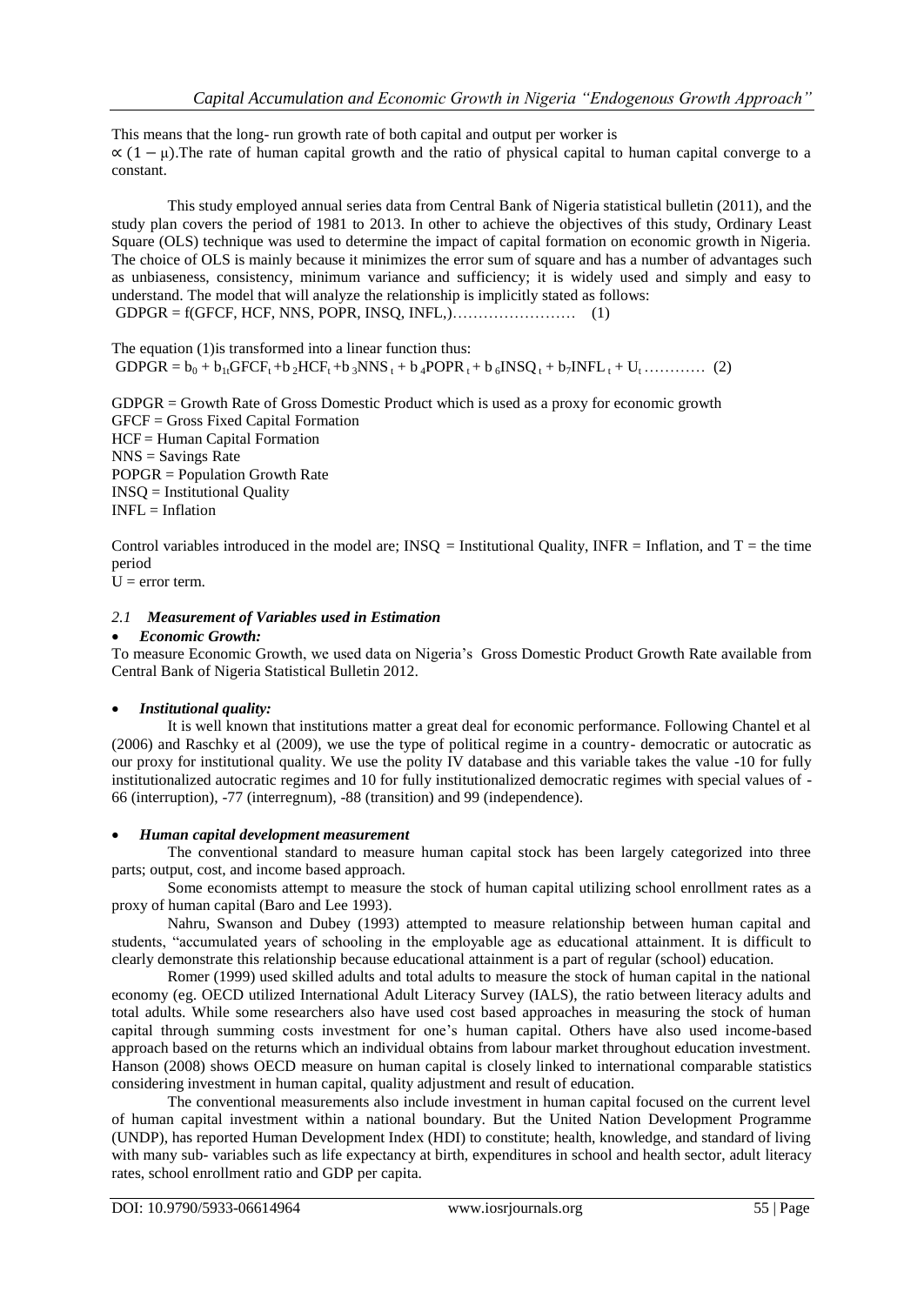## *2.2 Method of Data Analyses and Time Series Property of Data Used*

The methodology applied in this study following the literature is based on time series data sets. The estimation procedure adopted in deriving the estimates of the parameters of economic relationships is the Ordinary Least Squares (OLS).

## *i. Unit-Root Test:*

There often exists the problem of non-stationarity in empirical research involving time series data and this renders the traditional tools of econometrics (like OLS) inappropriate. To overcome this unit-root problem, we test for stationarity of the series in use. The Augmented Dickey-Fuller test (ADF) is of choice in this study

because of its efficiency in detecting unit root. It is specified as follows:  
\n
$$
\Delta Y_t = \theta_o + \theta_1 Y_{t-1} + \sum_{i=1}^k b_i \Delta Y_{t-i} + \mu_t
$$
\n<sub>(7)</sub>

Where,  $Y_t$  is a vector of all variables in the model  $\theta_i$  and  $b_i$  are parameters of the model,  $\mu_i$  is the white noise at time while *k* and *∆* remain as defined in equation (6) above. This we will achieve, conducting the test by first or second level difference if the series are integrated of order one or order two (i.e. I(1) or I(2)). The null hypothesis here is that *Y<sup>t</sup>* has a unit root (that is, non-stationary) and the alternative is that there is no unit root (that is, stationary). If the variables turn out to contain unit roots, we will therefore, conclude that they are nonstationary.

#### *Autoregressive Distributed Lag Model for Objective 1*

In [statistics](http://en.wikipedia.org/wiki/Statistics) and [econometrics,](http://en.wikipedia.org/wiki/Econometrics) a distributed lag model is a model for [time series](http://en.wikipedia.org/wiki/Time_series) data in which a [regression](http://en.wikipedia.org/wiki/Linear_regression) equation is used to predict current values of a [dependent variable](http://en.wikipedia.org/wiki/Dependent_variable) based on both the current values of an [explanatory variable](http://en.wikipedia.org/wiki/Explanatory_variable) and the lagged (past period) values of this explanatory variable. (http://en.wikipedia.org/wiki/Distributed\_lag)

The starting point for a distributed lag model is an assumed structure of the form

 **……………. (8)** or the form **……… (9)** 

where  $y_t$  is the value at time period *t* of the dependent variable  $y$ ,  $a$  is the intercept term to be estimated, and  $w_t$  is called the lag weight (also to be estimated) placed on the value *I* periods previously of the explanatory variable *x*. In the first equation, the dependent variable is assumed to be affected by values of the independent variable arbitrarily far in the past, so the number of lag weights is infinite and the model is called an *infinite distributed lag model*. In the alternative, second, equation, there are only a finite number of lag weights, indicating an assumption that there is a maximum lag beyond which values of the independent variable do not affect the dependent variable; a model based on this assumption is called a *finite distributed lag model*. [\(http://en.wikipedia.org/wiki/Distributed\\_lag\)](http://en.wikipedia.org/wiki/Distributed_lag)

## *Impulse Response Function of VAR for objective (2)*

To achieve the second objective, we examined the impulse response function (IRF) of the vector Auto regressive model. The impulse response functions are responses all variable on the model to a one unit structural shock to one variable in the model. The impulse responses are plotted on the y-axis with the period from the initial shock on the x-axis.

For the VAR (p) of form  
\n
$$
y_t = \nu + A_1 y_{t-1} + ... + A_p y_{t-p} + u_t
$$
 (3)

## **III. Result Presentations And Interpretation**

#### *Unit Root Test*

As indicated in the literature, most time series variables are non-stationary and using non-stationary variables in the model might lead to spurious regressions. The first or second differenced terms of the most variables will usually be stationary. Hence, the variables were found significant at first differences. See the summary of the Unit root test below.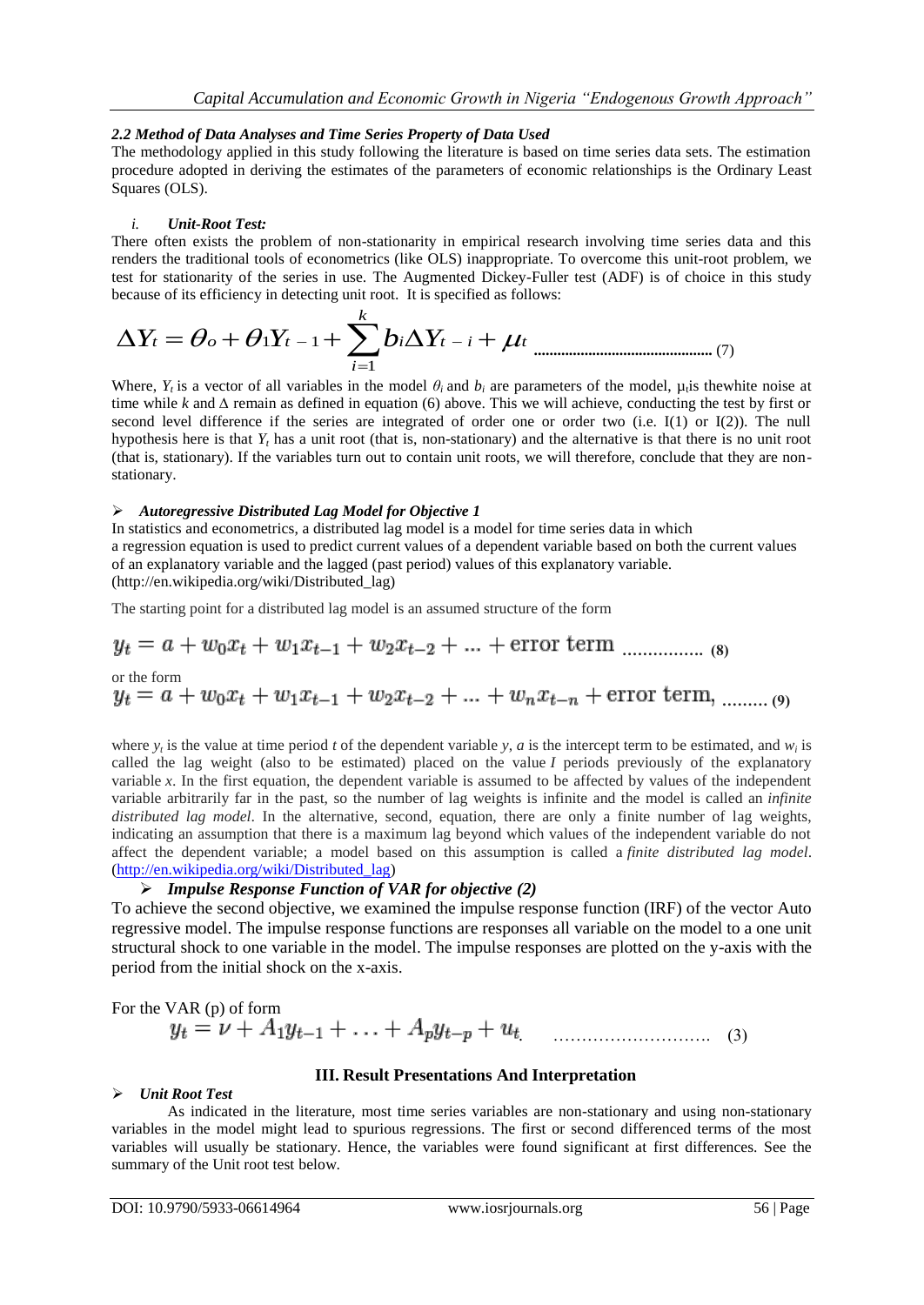|              | Tadie I; Umit Kool Test Kesuit |            |          |                                      |            |          |  |
|--------------|--------------------------------|------------|----------|--------------------------------------|------------|----------|--|
|              | Level (Pvalues)                |            |          | 1 <sup>st</sup> Differenced(Pvalues) |            |          |  |
| Variables    | (Constant)                     | With Trend | No Trend | (Constant)                           | With Trend | No Trend |  |
| <b>GDPGR</b> | 0.0037                         | 0.0034     | 0.0010   | 0.0000                               | 0.0000     | 0.0000   |  |
| <b>GFCF</b>  | 0.0674                         | 0.2756     | 0.0113   | 0.0000                               | 0.0000     | 0.0000   |  |
| <b>HCF</b>   | 0.0000                         | 0.0000     | 0.4335   | 0.0000                               | 0.0000     | 0.0000   |  |
| <b>NNS</b>   | 0.0043                         | 0.0055     | 0.2767   | 0.0000                               | 0.0000     | 0.0000   |  |
| <b>POPGR</b> | 0.7319                         | 0.0000     | 0.4498   | 0.0000                               | 0.0002     | 0.0000   |  |
| <b>INSQ</b>  | 0.0243                         | 0.0421     | 0.0697   | 0.0000                               | 0.0004     | 0.0000   |  |
|              |                                |            |          |                                      |            |          |  |

| <b>Table 1; Unit Root Test Result</b> |
|---------------------------------------|
|---------------------------------------|

Source: Author's

The first step in VAR estimation is to select the suitable lag order for the unrestricted VAR. In this respect, lag length criteria test computes various criteria to select the lag order of an unrestricted VAR. In selecting the appropriate lag number, the VAR lag order selection criteria test was employed and lag of 2 is selected for subsequent test based on the minimum Final Prediction Error (FPE) , Akaike information Criteria (AIC) and Schwarz information criterion.

#### **Table 2: VAR Lag Order Selection Criteria** Endogenous variables: D(GDPGR) Exogenous variables: C D(GFCF) D(HCF) D(NNS) D(POPGR) D(INSQ) D(INFL)

| Lag      | LogL        | LR        | <b>FPE</b> | AIC       | SС        | HQ        |
|----------|-------------|-----------|------------|-----------|-----------|-----------|
| $\Omega$ | $-80.46161$ | $NA*$     | 87.18487   | 7.288467  | 7.632066  | 7.379624  |
|          | $-78.66154$ | 2.400085  | 82.30228*  | 7.221795* | 7.614480* | 7.325975* |
| 2        | $-78.41307$ | 0.310587* | 88.67724*  | 7.284423* | 7.726193* | 7.401625  |
| 3        | $-77.30939$ | 1.287633  | 89.28873   | 7.275782  | 7.766638  | 7.406007  |
| 4        | $-77.26967$ | 0.043029  | 98.65815   | 7.355806  | 7.895747  | 7.499052  |
| 5        | $-77.22856$ | 0.041112  | 109.5574   | 7.435713  | 8.024740  | 7.591982  |
| 6        | $-76.22466$ | 0.920238  | 112.9789   | 7.435389  | 8.073501  | 7.604680  |
| 7        | -74.42394   | 1.500599  | 109.8504   | 7.368662  | 8.055860  | 7.550976  |
| 8        | -74.40493   | 0.014263  | 125.0696   | 7.450411  | 8.186694  | 7.645747  |

\* indicates lag order selected by the criterion.

Source: Author's

## *Autoregressive Distributed Lag Model for Objective 1*

We adopted autoregressive distributed lag model to evaluate the short and long run impact of capital accumulation, human capital development, savings rate, and population growth rate on economic growth. Thus the result is presented on the table below;

| Dependent Variable: D(GDPGR) |             |            |             |        |
|------------------------------|-------------|------------|-------------|--------|
| Variable                     | Coefficient | Std. Error | t-Statistic | Prob.  |
| C                            | 135.6633    | 125.9021   | 1.077530    | 0.3226 |
| $D(GDPGR(-1))$               | $-0.516025$ | 0.776425   | $-0.664617$ | 0.5310 |
| $D(GDPGR(-2))$               | $-0.636245$ | 0.534334   | $-1.190725$ | 0.2787 |
| $D(GFCF(-1))$                | $-0.062291$ | 0.140553   | $-0.443187$ | 0.6732 |
| $D(GFCF(-2))$                | 0.004299    | 0.140008   | 0.030703    | 0.9765 |
| $D(HCF(-1))$                 | 2.115439    | 3.945630   | 0.536147    | 0.6111 |
| $D(HCF(-2))$                 | 0.297700    | 2.196288   | 0.135547    | 0.8966 |
| $D(NNS(-1))$                 | 1.041249    | 0.532382   | 1.955832    | 0.0983 |
| $D(NNS(-2))$                 | 0.260896    | 0.297603   | 0.876658    | 0.4144 |
| $D(POPGR(-1))$               | $-127.6970$ | 69.94310   | $-1.825727$ | 0.1177 |
| $D(POPGR(-2))$               | 198.1093    | 116.7906   | 1.696277    | 0.1408 |
| $D(INSQ(-1))$                | $-0.413294$ | 0.226791   | $-1.822352$ | 0.1182 |

#### **Table 3: ARDL Result**

DOI: 10.9790/5933-06614964 www.iosrjournals.org 57 | Page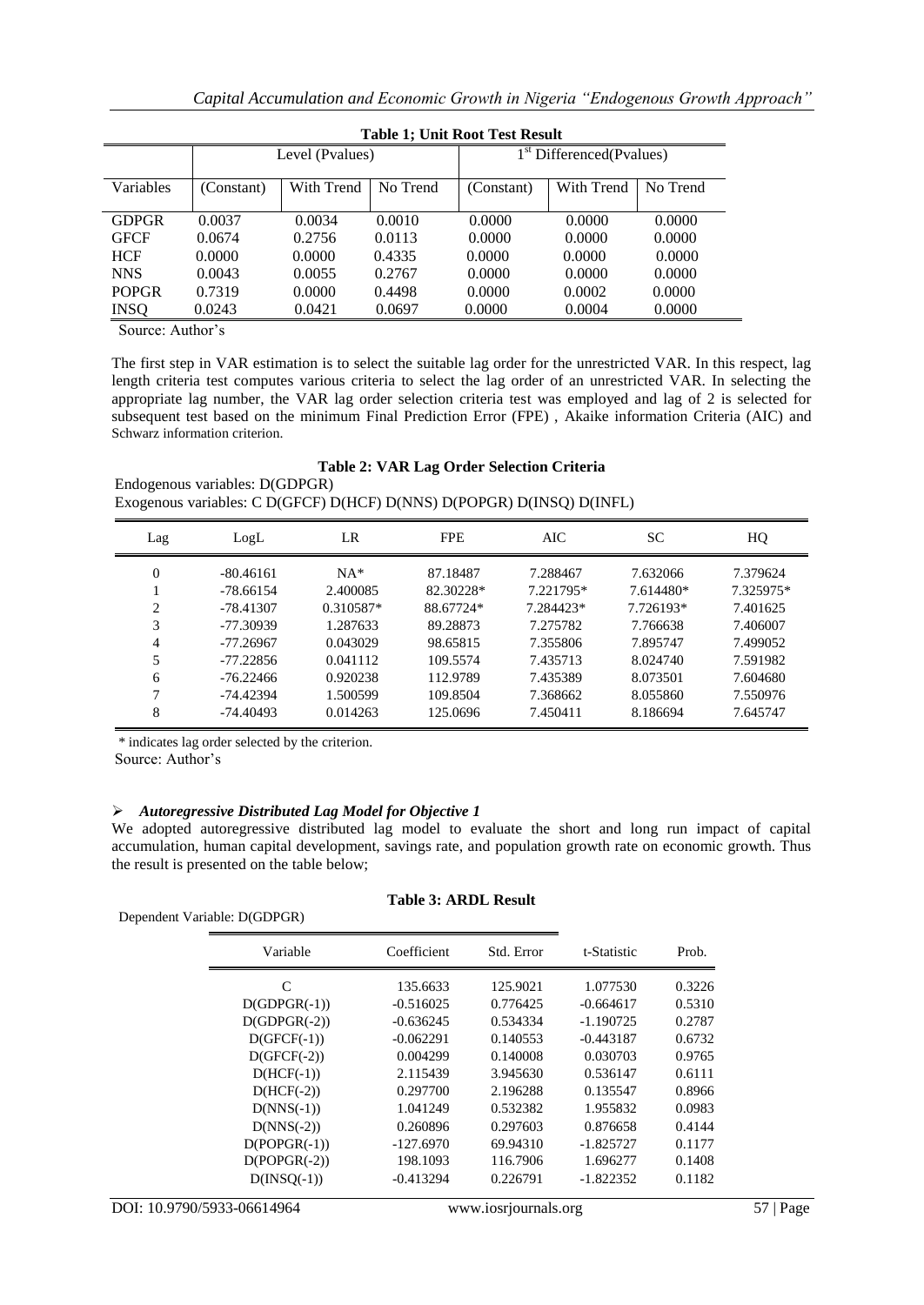*Capital Accumulation and Economic Growth in Nigeria "Endogenous Growth Approach"*

| $D(INSQ(-2))$             | $-0.323828$ | 0.213329                | $-1.517971$ | 0.1798   |
|---------------------------|-------------|-------------------------|-------------|----------|
| $D(\text{INFL}(-1))$      | 0.155269    | 0.141304                | 1.098833    | 0.3140   |
| $D(INFL(-2))$             | 0.156011    | 0.220857<br>0.706389    |             | 0.5064   |
| $GDPGR(-1)$               | $-0.709414$ | 0.746942                | $-0.949757$ | 0.3789   |
| $GFCF(-1)$                | $-0.013086$ | 0.227721                | $-0.057464$ | 0.9560   |
| $HCF(-1)$                 | $-3.187513$ | 5.928278                | $-0.537679$ | 0.6101   |
| $NNS(-1)$                 | $-0.785399$ | 0.506769                | $-1.549819$ | 0.1722   |
| $POPGR(-1)$               | $-40.41442$ | 39.29730<br>$-1.028427$ |             | 0.3434   |
| $INSQ(-1)$                | 0.421456    | 0.268105<br>1.571984    |             | 0.1670   |
| $INFL(-1)$                | $-0.097576$ | 0.246441<br>$-0.395941$ |             | 0.7058   |
| $ET(-1)$                  | $-0.239921$ | 0.715954<br>$-0.335107$ |             | 0.7489   |
| R-squared                 | 0.858851    | Mean dependent var      |             | 0.217207 |
| <b>Adjusted R-squared</b> | 0.341306    | S.D. dependent var      |             | 8.891074 |
| S.E. of regression        | 7.215994    | Akaike info criterion   |             | 6.801147 |
| Sum squared resid         | 312.4234    | Schwarz criterion       |             | 7.885554 |
| Log likelihood            | $-75.61664$ | Hannan-Quinn criter.    |             | 7.140770 |
| F-statistic               | 1.659470    | Durbin-Watson stat      |             | 2.169229 |
| Prob(F-statistic)         | 0.274673    |                         |             |          |
|                           |             |                         |             |          |

#### Source: Author's

From the above table 3, it is very obvious that none of the short run coefficient of the independent variable (gross fixed capital formation, human capital formation, net national savings, population growth rate, institutional quality and inflation rate) at lag (1 &2) have significant impact on economic growth at 0.05 level. Therefore there is no short run relationship between the dependent variables and the independent variables.

In addition using the Bound Test to determine the long-run associationship, we found that the F-statistics value (1.6595) is less than the pesaran upper Bound value (4.85), therefore we accept the null hypothesis that there is no long-run impact of gross fixed capital formation, human capital formation, net national savings, population growth rate, institutional quality and inflation rate on economic growth

Beside, the error term (et) is rightly signed but not significant and the speed of adjustment towards equilibrium is very poor at 23.99percent.

#### **Table 4: Wald Coefficient Diagnostic Hypothesis Test** Null Hypothesis;  $C(15) = C(16) = C(17) = C(18) = C(19) = C(20) = 0$

| <b>Test Statistic</b> | Value    | Df     | Probability |
|-----------------------|----------|--------|-------------|
| F-statistic           | 1.556715 | (6, 8) | 0.2744      |
| Chi-square            | 9.340290 | n      | 0.1553      |

Source: Author's

Also to check the long run impact of our models, we used the Wald Hypothesis Test, and the P-value of our long run coefficient is more than 5percent, therefore we conclude that there is no long run impact of the independent variables (gross fixed capital formation, human capital formation, net national savings, population growth rate, institutional quality and inflation rate) on the rate of growth. And this result concede with the result of the ARDL in table 3; which present individual P-values of the long-run coefficients on the auto regressive distributed Lag table.

#### *The Impulse Responses Function (IRF) Result for Objective (2)*

The result of the Impulse Responses Function (IRF), aimed at tracing the responses of the dependent variable (economic growth rate) with the independent variables (gross fixed capital formation, human capital formation, net national savings, population growth rate, institutional quality and inflation rate). Thus the result is presented as below: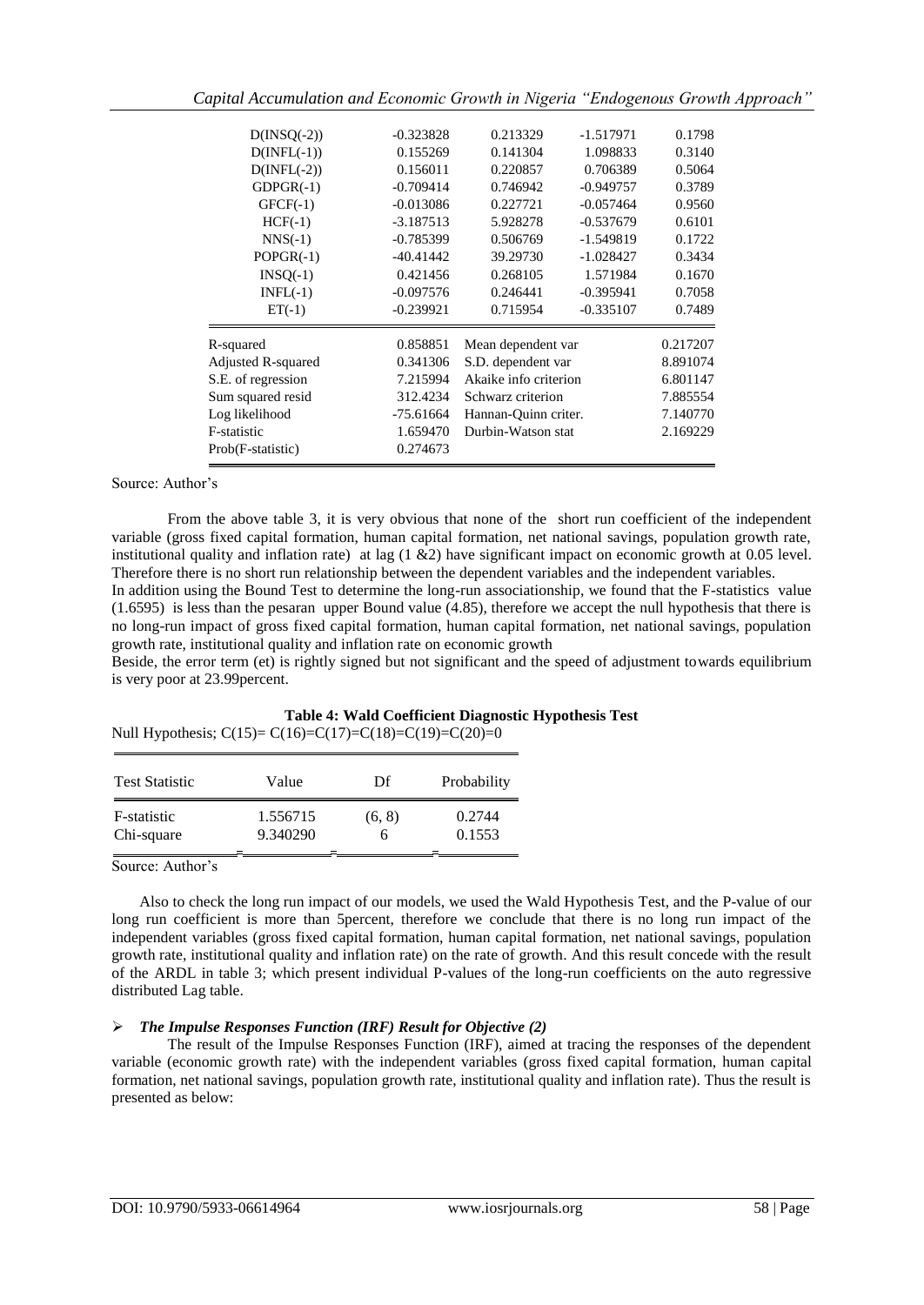| Period         | D(GDPGR)    | D(GFCF)     | D(HCF)      | D(NNS)      | D(POPGR)    | D(INSQ)     | $D(\text{INFL})$ |
|----------------|-------------|-------------|-------------|-------------|-------------|-------------|------------------|
| 1              | 8.590974    | 0.000000    | 0.000000    | 0.000000    | 0.000000    | 0.000000    | 0.000000         |
|                | (1.12805)   | (0.00000)   | (0.00000)   | (0.00000)   | (0.00000)   | (0.00000)   | (0.00000)        |
| $\overline{c}$ | $-6.136476$ | 0.682496    | 0.617054    | 1.274355    | $-3.658899$ | $-0.829939$ | 0.133614         |
|                | (3.06054)   | (2.76082)   | (2.73447)   | (2.28719)   | (2.59993)   | (1.84853)   | (0.11366)        |
| 3              | 1.082296    | $-1.112349$ | $-1.367650$ | $-4.248263$ | 3.610356    | 0.053424    | $-0.060363$      |
|                | (3.91059)   | (3.33450)   | (3.60668)   | (2.97015)   | (3.26669)   | (2.20805)   | (0.15809)        |
| 4              | $-0.977051$ | 1.375128    | $-2.207335$ | 0.868227    | 0.047044    | 1.173196    | $-0.125403$      |
|                | (3.94872)   | (3.59104)   | (3.83654)   | (2.91666)   | (3.25964)   | (2.30106)   | (0.18013)        |
| 5              | 0.020072    | $-2.278655$ | 0.932500    | $-0.499170$ | $-0.971839$ | 1.299971    | 0.087320         |
|                | (3.80843)   | (3.55037)   | (3.63527)   | (2.77087)   | (3.12918)   | (2.28358)   | (0.17899)        |
| 6              | $-0.306431$ | 1.827858    | $-0.042445$ | 2.142264    | $-0.274055$ | 0.633868    | $-0.083186$      |
|                | (3.41931)   | (3.42194)   | (3.47298)   | (2.73565)   | (3.09271)   | (2.20299)   | (0.16869)        |
| 7              | 1.741157    | $-0.292132$ | 1.826170    | $-0.951003$ | $-1.112426$ | $-0.854372$ | 0.140932         |
|                | (3.00605)   | (3.31163)   | (3.46702)   | (2.64997)   | (3.00052)   | (2.11535)   | (0.16091)        |
| 8              | 1.016317    | $-0.406416$ | $-1.323433$ | 1.145821    | 2.306943    | $-2.624657$ | $-0.129142$      |
|                | (2.73222)   | (3.13723)   | (3.54225)   | (2.75088)   | (3.06908)   | (2.00593)   | (0.15750)        |
| 9              | $-0.634351$ | $-0.313368$ | 3.150089    | $-0.879344$ | 0.578733    | 1.269525    | 0.050054         |
|                | (2.76900)   | (3.12361)   | (3.65142)   | (2.62588)   | (2.88336)   | (1.97753)   | (0.14752)        |
| 10             | $-1.378841$ | 2.281897    | $-3.601906$ | 0.487870    | $-1.724540$ | 0.325411    | 0.017101         |
|                | (2.73223)   | (3.10797)   | (3.62106)   | (2.60628)   | (2.63255)   | (2.01644)   | (0.14548)        |

**Table 5: Impulse Reponses of D(GDPGR)**

#### Source: Author's

The table above shows the impulse response of economic growth rate (GDPGR) to one standard deviation/innovation or to a unit structural shock of gross fixed capital formation, human capital formation, net national savings, population growth rate, institutional quality and inflation rate.

Consequently, it is very clear that none of the independent variables contributed greatly to the variations in the economic growth rate in both short-run and long run because the impulse they emitted for the both periods fluctuated all through the period under review with small percentage impact. For example the gross fixed capital formation produced 6.12 percent positive shocks for the ten periods and -4.38 percent negative shocks to economic growth, while human capital formation produced more negative shocks (-12.48)percent than positive (6.51) for the ten periods. Like-wise other variables



|  | <b>Figure 1; Jarque-Bera Normality Test</b> |  |
|--|---------------------------------------------|--|
|  |                                             |  |

| Series: Residuals<br>Sample 1985 2013<br><b>Observations 29</b> |             |  |  |  |
|-----------------------------------------------------------------|-------------|--|--|--|
| Mean                                                            | $-3.84e-14$ |  |  |  |
| Median                                                          | $-0.278936$ |  |  |  |
| Maximum                                                         | 9.560885    |  |  |  |
| Minimum                                                         | $-6.042346$ |  |  |  |
| Std. Dev.                                                       | 3.340356    |  |  |  |
| Skewness                                                        | 0.805255    |  |  |  |
| Kurtosis                                                        | 4.227446    |  |  |  |
| Jarque-Bera                                                     | 4.954605    |  |  |  |
| Probability                                                     | 0.083969    |  |  |  |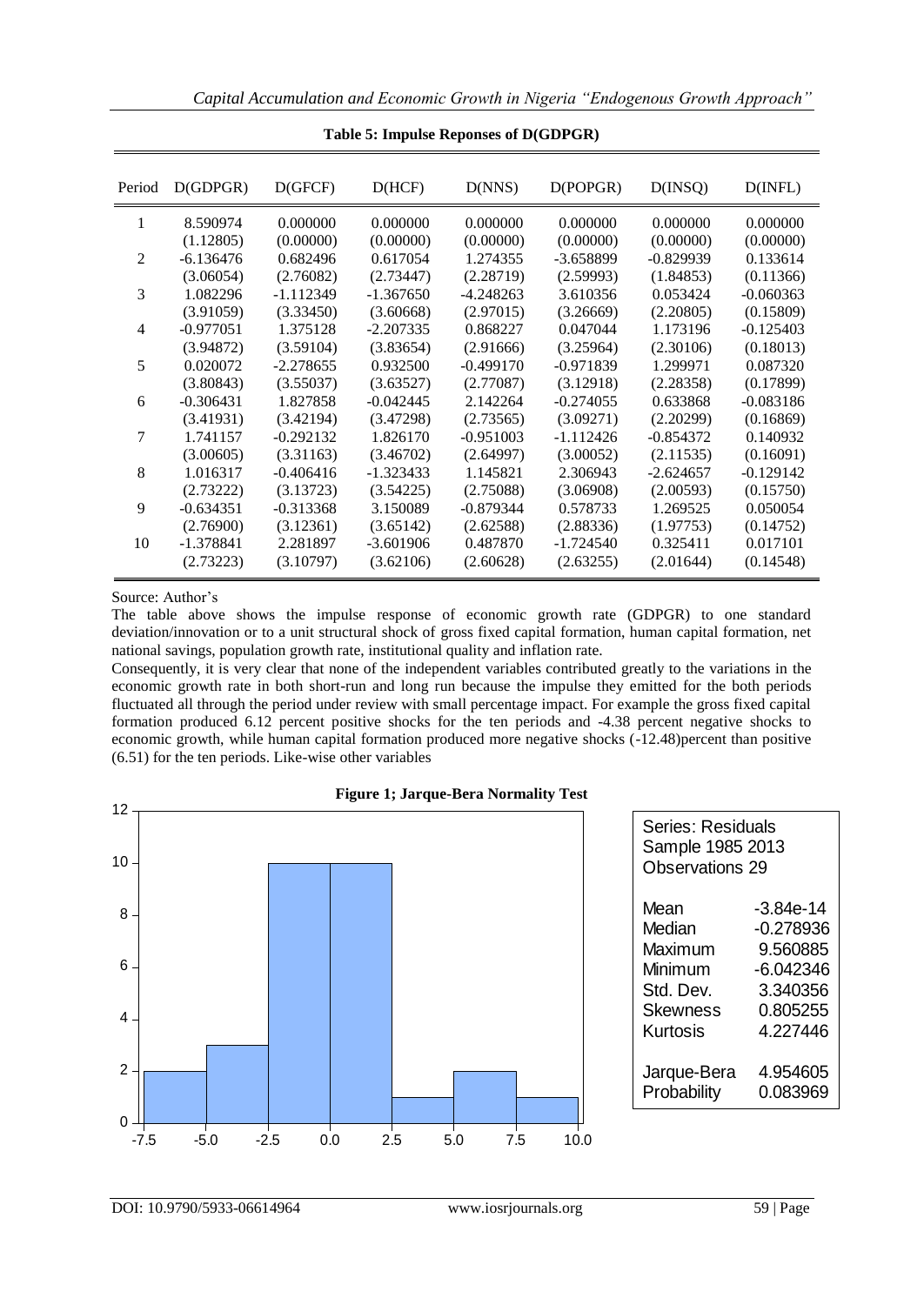Jarque-Bera Normality Test Shows that the model is normally distributed with the probability value of 8percent while Breusch-Godfrey serial correlation test indicates no serial or auto correlation and this concedes with the Durbin Watson Value (2.1) in the ARDL table2 above.

| Table 6; Breusch-Godfrey Serial Correlation LM Test: |  |                              |        |  |
|------------------------------------------------------|--|------------------------------|--------|--|
| F-statistic                                          |  | 3.647798 Prob. $F(2,4)$      | 0.1254 |  |
| $Obs*R$ -squared                                     |  | 18.73051 Prob. Chi-Square(2) | 0.0001 |  |

Sourc; Author"s

## **IV. Conclusion**

It is generally believed that capital accumulation and human capital formation are the important factors that a country needs to escape vicious cycle of poverty. Capital accumulation is often suggested as a means for developing countries to increase their long term growth rates. To increase capital accumulation it is necessary to: increase savings ratios, maintain good banking system and system of loans, avoid corruption, good infrastructure to make investment more worthwhile.

In consonance with the renowned Karl Marx theory together with the exogenous and endogenous growth models, that strongly affirmed that that long-run economic growth depends on capital investment, human capital formations and savings rate so many researchers have tried to find the impact of these variables on the rate of economic growth. Ugwumba (2013), Bakare (2011) and Orji and Mba (2010) have found a positive impact of capital on the growth rate of Nigerian economy.

This study have evaluated the short and long—run impact of capital formation, human capital formation on economic growth and in addition has analyzed the impulse responses of economic growth from unit structural innovation of the capital accumulation, human capital formation and other independent variables. And we found no short and long run impact of capital accumulation, human capital development on economic growth and more over in the short and long run periods capital accumulation, human capital development, net national savings, population growth have produced an insignificant impact on the rate of economic growth. And the significant sign fluctuated all through the ten periods. Specifically, capital accumulation and human capital formation produced (6.12percent, 6.51percent, -4.38 and -12.48percent) respectively.

In conclusion, Gross Fixed capital formation and human capital formation produced negative and insignificant impact on economic growth and negative impulse was also emitted in both short and long-run. And this is not surprising because of the political and socioeconomic instability in Nigeria. Therefore, we recommend that government should provide an enabling environment that will encourage both domestic and foreign investment and in addition human development through education and in-job training should be encouraged.

#### **Reference**

- [1]. Acemoglu, Daron (2009). "The Solow Growth Model". Introduction to Modern Economic Growth. Princeton: Princeton University Press. pp. 26-76. **[ISBN](https://en.wikipedia.org/wiki/International_Standard_Book_Number) 978-0-691-13292-1**.
- [2]. Adekunle K.A and A.K Aderemi."Domestic Investment, Capital Formation and Population Growth in Nigeria"; Developing Country Studies; 2(7), 2012
- [3]. Agénor, Pierre-Richard (2004). "Growth and Technological Progress: The Solow–Swan Model". The Economics of Adjustment and Growth (Second ed.). Cambridge: Harvard University Press. pp. 439–462. [ISBN](https://en.wikipedia.org/wiki/International_Standard_Book_Number) [0-674-01578-9.](https://en.wikipedia.org/wiki/Special:BookSources/0-674-01578-9)
- [4]. Amassoma, D. and Nwosa.P. I. (2011). Investment in Human Capital and Economic Growth in Nigeria: A Causality Approach. Canadian Social Science, 7(4), 114-120.
- [5]. Bakare A.S. "A Theoretical Analysis of Capital Formation and Growth in Nigeria" Journal of Psychology and Business 3(1) April 2011
- [6]. [Barro, Robert J.;](https://en.wikipedia.org/wiki/Robert_J._Barro) [Sala-i-Martin, Xavier](https://en.wikipedia.org/wiki/Xavier_Sala-i-Martin) (2004). "Growth Models with Exogenous Saving Rates". Economic Growth (Second ed.). New York: McGraw-Hill. pp. 37–51. [ISBN](https://en.wikipedia.org/wiki/International_Standard_Book_Number) [0-262- 02553-1.](https://en.wikipedia.org/wiki/Special:BookSources/0-262-02553-1)
- [7]. Breton, T. R. "The role of education in economic growth: Theory, History and Current Returns". Educational Research **55** (2) 2013, ): 121-146,. [doi:](https://en.wikipedia.org/wiki/Digital_object_identifier)[10.1080/00131881.2013.801241](https://dx.doi.org/10.1080%2F00131881.2013.801241)
- [8]. Capital, Encyclopedia on Marxists.org: [http://marxists.org/glossary/terms/c/a.htm#capital,](http://marxists.org/glossary/terms/c/a.htm#capital) Available; [https://en.wikipedia.org/wiki/Capital\\_accumulation](https://en.wikipedia.org/wiki/Capital_accumulation)
- [9]. Dauda, R.O. Role of Human Capital in Economic Development: An Empirical Study of Nigerian Case. Oxford: Oxford Business and Economics Conference Program. 2010.
- [10]. [Dornbusch, Rüdiger;](https://en.wikipedia.org/wiki/R%C3%BCdiger_Dornbusch) [Fischer, Stanley;](https://en.wikipedia.org/wiki/Stanley_Fischer) Startz, Richard (2004). "Growth Theory: The Neoclassical Model". Macroeconomics (Ninth ed.). New York: McGraw-Hill Irwin. pp. 61– 75. [ISBN](https://en.wikipedia.org/wiki/International_Standard_Book_Number) [0-07-282340-2.](https://en.wikipedia.org/wiki/Special:BookSources/0-07-282340-2)
- [11]. Harrod Domar, Evsey (1946). "Capital Expansion, Rate of Growth, and Employment". Econometrica **14** (2): 137– 147. [doi](https://en.wikipedia.org/wiki/Digital_object_identifier)[:10.2307/1905364.](https://dx.doi.org/10.2307%2F1905364) [JSTOR](https://en.wikipedia.org/wiki/JSTOR) [1905364.](https://www.jstor.org/stable/1905364)
- [12]. Eigbiremolen O. and Anaduaka U. "Human Capital Development and Economic Growth; The Nigeria
- [13]. Experience‖ International Journal of Academic Research in Business and Social Science; 4(4): 2014. DOI: 10.6007/IJARBSS/v4 i4/749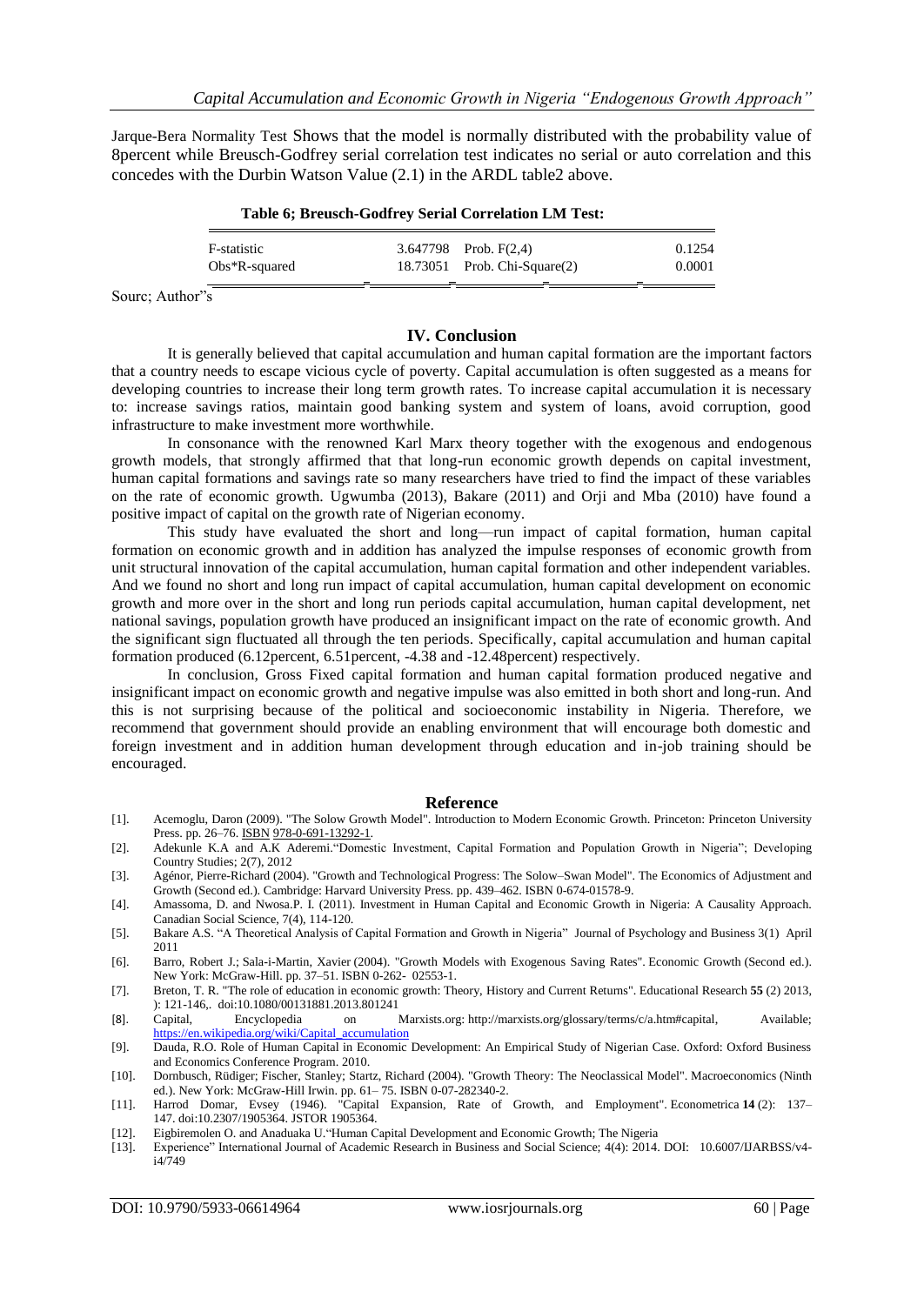- [14]. Harrod, Roy F. "An Essay in Dynamic Theory". The Economic Journal **49** (193): 1939, 14 33. [doi](https://en.wikipedia.org/wiki/Digital_object_identifier)[:10.2307/2225181.](https://dx.doi.org/10.2307%2F2225181) [JSTOR](https://en.wikipedia.org/wiki/JSTOR) [2225181.](https://www.jstor.org/stable/2225181)
- [15]. Jhinghan M. L. (2003) Advanced Economic Theory (Micro and Macro) 12th Edition New Delhi.
- [16]. Vrinda Publications.
- [17]. John Gurley (1999)"Max and the Critique of capitalism Available; http://www- rohan.sdsu.edu/~rbutler/gurely2.htm
- [18]. Odusola Ayodele Festus "Capital Account Liberalization in Nigeria: Problems and Prospects."Central Bank of Nigeria Economic and Financial Review, 44(4): . 2006, 117-156.
- [19]. Ogbuagu A. and Ifionu E. "Causality Between Capital Flow, Human Capital Development and Economic Growth; A Case of Nigeria". International Journal of Financial Research 6(3); .2015 Available; http://dx.doi.org/10.5430/ijfr.v6n3p.
- [20]. Oluwatobi, S. O., and Oluranti, O.I. "Government Expenditure on Human Capital Development: Implications for Economic Growth in Nigeria. Journal of Sustainable Development, 4(3), 2011, 72-80.
- [21]. Orji Anthony and Mba, Peter.N . "Foreign Private Investment, Capital Formation and Economic Growth in Nigeria: A Two Stage Least Square Approach" Journal of Economics and Sustainable Development www.iiste.org ISSN 2222-1700, 2010 (Paper) ISSN 2222-2855 (Online) .
- [22]. [Lucas, R. E.](https://en.wikipedia.org/wiki/Robert_Emerson_Lucas,_Jr.) ["On the mechanics of Economic Development"](http://www.fordham.edu/economics/mcleod/LucasMechanicsEconomicGrowth.pdf) (PDF). [Journal of Monetary Economics](https://en.wikipedia.org/wiki/Journal_of_Monetary_Economics) **22,** 1988.
- [23]. Rebelo, Sergio ["Long-Run Policy Analysis and Long-Run Growth".](http://www.nber.org/papers/w3325) [Journal of Political Economy](https://en.wikipedia.org/wiki/Journal_of_Political_Economy) **99** (3): (1991). 500. [doi:](https://en.wikipedia.org/wiki/Digital_object_identifier)[10.1086/261764.](https://dx.doi.org/10.1086%2F261764)
- [24]. [Romer, David](https://en.wikipedia.org/wiki/David_Romer) (2011). "The Solow Growth Model". Advanced Macroeconomics (Fourth ed.). New York: McGraw-Hill. pp. 6– 48. [ISBN](https://en.wikipedia.org/wiki/International_Standard_Book_Number) [978-0-07-351137-5.](https://en.wikipedia.org/wiki/Special:BookSources/978-0-07-351137-5)
- [25]. [Romer, P. M.](https://en.wikipedia.org/wiki/Paul_Romer) "The Origins of Endogenous Growth". [The Journal of Economic Perspectives](https://en.wikipedia.org/wiki/The_Journal_of_Economic_Perspectives) **8** (1): 1994 3– 22. [doi](https://en.wikipedia.org/wiki/Digital_object_identifier)[:10.1257/jep.8.1.3.](https://dx.doi.org/10.1257%2Fjep.8.1.3) [JSTOR](https://en.wikipedia.org/wiki/JSTOR) [2138148.](https://www.jstor.org/stable/2138148)
- [26]. Sankay, O.J., Ismail., R. and Shaari, A. H. The Impact of Human Capital Development on the Economic Growth of Nigeria. Prosiding Perkem V, Jilid, 1, 2010. 63 – 72.
- [27]. Slow Swa[n "A contribution to the theory of economic growth".](http://dx.doi.org/10.2307/1884513) [Quarterly Journal of Economics](https://en.wikipedia.org/wiki/Quarterly_Journal_of_Economics) [\(Oxford Journals\)](https://en.wikipedia.org/wiki/Oxford_University_Press) **70** (1): 1956, 65– 9[4.doi](https://en.wikipedia.org/wiki/Digital_object_identifier)[:10.2307/1884513.](https://dx.doi.org/10.2307%2F1884513) [JSTOR](https://en.wikipedia.org/wiki/JSTOR) [1884513.](https://www.jstor.org/stable/1884513) [Pdf.](http://piketty.pse.ens.fr/files/Solow1956.pdf)
- [28]. [Swan, Trevor W.](https://en.wikipedia.org/wiki/Trevor_Swan) ["Economic Growth and Capital Accumulation"](http://dx.doi.org/10.1111/j.1475-4932.1956.tb00434.x) Economic Record [\(Wiley\)](https://en.wikipedia.org/wiki/John_Wiley_%26_Sons) **32** (2): 1956 334– 361. [doi](https://en.wikipedia.org/wiki/Digital_object_identifier)[:10.1111/j.1475-4932.1956.tb00434.x](https://dx.doi.org/10.1111%2Fj.1475-4932.1956.tb00434.x)
- [29]. World Bank (1997) "Knowledge and development" Bulletin Vol.8, No.4, pp.1-24

#### **Appendix**

VAR Lag Order Selection Criteria Endogenous variables: D(GDPGR) Exogenous variables: C D(GFCF) D(HCF) D(NNS) D(POPGR) D(INSQ) D(INFL) Date: 10/31/15 Time: 13:51 Sample: 1981 2013 Included observations: 24

| Lag            | LogL        | LR          | <b>FPE</b> | AIC       | <b>SC</b> | HQ        |
|----------------|-------------|-------------|------------|-----------|-----------|-----------|
| $\overline{0}$ | $-80.46161$ | $NA*$       | 87.18487   | 7.288467  | 7.632066  | 7.379624  |
|                | -78.66154   | 2.400085    | 82.30228*  | 7.221795* | 7.614480* | 7.325975* |
| 2              | -78.41307   | $0.310587*$ | 88.67724*  | 7.284423* | 7.726193* | 7.401625  |
| 3              | -77.30939   | 1.287633    | 89.28873   | 7.275782  | 7.766638  | 7.406007  |
| 4              | -77.26967   | 0.043029    | 98.65815   | 7.355806  | 7.895747  | 7.499052  |
| 5              | $-77.22856$ | 0.041112    | 109.5574   | 7.435713  | 8.024740  | 7.591982  |
| 6              | $-76.22466$ | 0.920238    | 112.9789   | 7.435389  | 8.073501  | 7.604680  |
| 7              | -74.42394   | 1.500599    | 109.8504   | 7.368662  | 8.055860  | 7.550976  |
| 8              | -74.40493   | 0.014263    | 125.0696   | 7.450411  | 8.186694  | 7.645747  |

\* indicates lag order selected by the criterion

LR: sequential modified LR test statistic (each test at 5% level)

FPE: Final prediction error

AIC: Akaike information criterion

SC: Schwarz information criterion

HQ: Hannan-Quinn information criterion

d(gdpgr) c d(gdpgr(-1)) d(gdpgr(-2)) d(gfcf(-1)) d(gfcf(-2)) d(hcf(-1)) d(hcf(-2)) d(nns(-1)) d(nns(-2)) d(popgr(-1)) d(popgr(- 2)) d(insq(-1)) d(insq(-2)) d(infl(-1)) d(infl(-2)) gdpgr(-1) gfcf(-1) hcf(-1) nns(-1) popgr(-1) insq(-1) infl(-1) et(-1)

Dependent Variable: D(GDPGR) Method: Least Squares Date: 10/31/15 Time: 20:42 Sample (adjusted): 1985 2013 Included observations: 29 after adjustments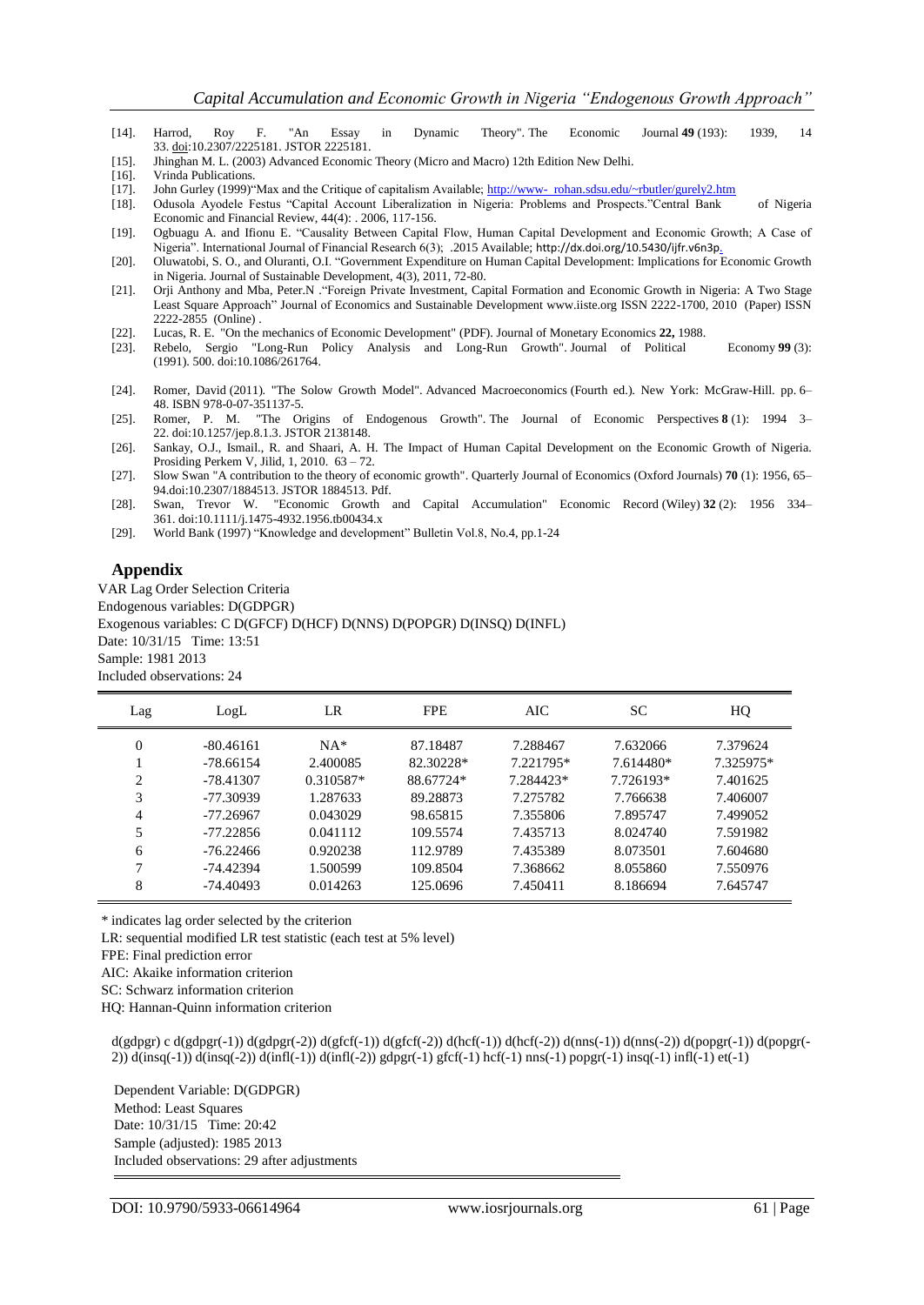| Variable             | Coefficient |                       | t-Statistic | Prob.    |
|----------------------|-------------|-----------------------|-------------|----------|
| $\mathcal{C}$        | 135.6633    | 125.9021              | 1.077530    | 0.3226   |
| $D(GDPGR(-1))$       | $-0.516025$ | 0.776425              | $-0.664617$ | 0.5310   |
| $D(GDPGR(-2))$       | $-0.636245$ | 0.534334              | $-1.190725$ | 0.2787   |
| $D(GFCF(-1))$        | $-0.062291$ | 0.140553              | $-0.443187$ | 0.6732   |
| $D(GFCF(-2))$        | 0.004299    | 0.140008              | 0.030703    | 0.9765   |
| $D(HCF(-1))$         | 2.115439    | 3.945630              | 0.536147    | 0.6111   |
| $D(HCF(-2))$         | 0.297700    | 2.196288              | 0.135547    | 0.8966   |
| $D(NNS(-1))$         | 1.041249    | 0.532382              | 1.955832    | 0.0983   |
| $D(NNS(-2))$         | 0.260896    | 0.297603              | 0.876658    | 0.4144   |
| $D(POPGR(-1))$       | $-127.6970$ | 69.94310              | $-1.825727$ | 0.1177   |
| $D(POPGR(-2))$       | 198.1093    | 116.7906              | 1.696277    | 0.1408   |
| $D(INSQ(-1))$        | $-0.413294$ | 0.226791              | $-1.822352$ | 0.1182   |
| $D(INSQ(-2))$        | $-0.323828$ | 0.213329              | $-1.517971$ | 0.1798   |
| $D(INFL(-1))$        | 0.155269    | 0.141304              | 1.098833    | 0.3140   |
| $D(\text{INFL}(-2))$ | 0.156011    | 0.220857              | 0.706389    | 0.5064   |
| $GDPGR(-1)$          | $-0.709414$ | 0.746942              | $-0.949757$ | 0.3789   |
| $GFCF(-1)$           | $-0.013086$ | 0.227721              | $-0.057464$ | 0.9560   |
| $HCF(-1)$            | $-3.187513$ | 5.928278              | $-0.537679$ | 0.6101   |
| $NNS(-1)$            | $-0.785399$ | 0.506769              | $-1.549819$ | 0.1722   |
| $POPGR(-1)$          | $-40.41442$ | 39.29730              | $-1.028427$ | 0.3434   |
| $INSQ(-1)$           | 0.421456    | 0.268105              | 1.571984    | 0.1670   |
| $INFL(-1)$           | $-0.097576$ | 0.246441              | $-0.395941$ | 0.7058   |
| $ET(-1)$             | $-0.239921$ | 0.715954              | $-0.335107$ | 0.7489   |
| R-squared            | 0.858851    | Mean dependent var    |             | 0.217207 |
| Adjusted R-squared   | 0.341306    | S.D. dependent var    |             | 8.891074 |
| S.E. of regression   | 7.215994    | Akaike info criterion |             | 6.801147 |
| Sum squared resid    | 312.4234    | Schwarz criterion     |             | 7.885554 |
| Log likelihood       | $-75.61664$ | Hannan-Quinn criter.  |             | 7.140770 |
| F-statistic          | 1.659470    | Durbin-Watson stat    |             | 2.169229 |
| Prob(F-statistic)    | 0.274673    |                       |             |          |

*Capital Accumulation and Economic Growth in Nigeria "Endogenous Growth Approach"*

#### Wald Test: Equation: Untitled

| <b>Test Statistic</b> | Value    | Df     | Probability |
|-----------------------|----------|--------|-------------|
| F-statistic           | 1.556715 | (6, 8) | 0.2744      |
| Chi-square            | 9.340290 |        | 0.1553      |

Null Hypothesis: C(15)=C(16)= C(17)=C(18)

 $=C(19)=C(20)=0$ 

Null Hypothesis Summary:

| Normalized Restriction $(= 0)$ | Value       | Std. Err. |  |
|--------------------------------|-------------|-----------|--|
| C(15)                          | 0.150900    | 0.196519  |  |
| C(16)                          | $-0.852476$ | 0.685917  |  |
| C(17)                          | 0.029582    | 0.209101  |  |
| C(18)                          | $-1.328271$ | 5.263646  |  |
| C(19)                          | $-0.673199$ | 0.351918  |  |
| C(20)                          | $-27.41122$ | 34.31406  |  |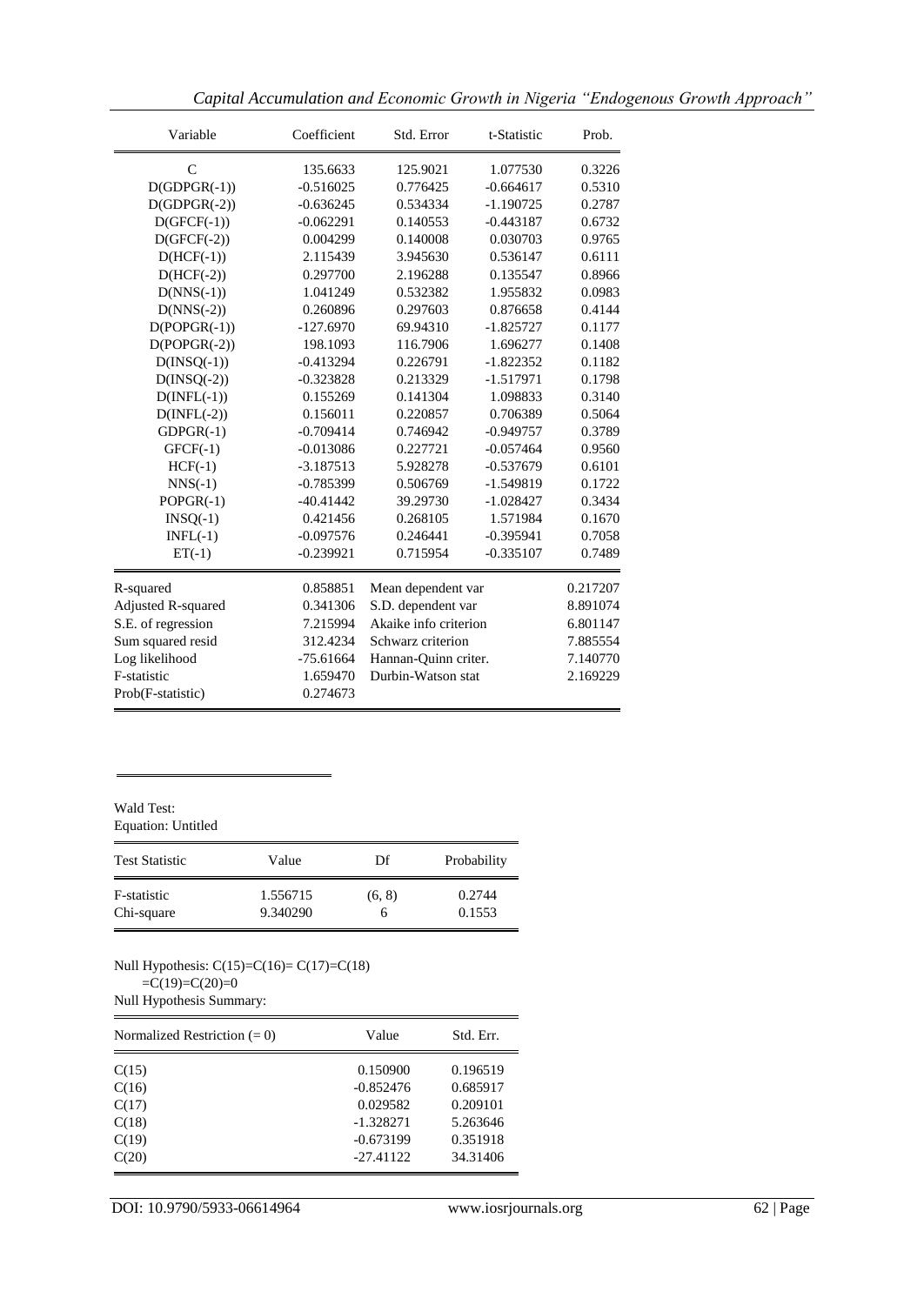| Respon<br>se of<br>D(GDP)<br>$GR)$ :<br>Period | D(GDPGR)    | D(GFCF)     | D(HCF)      | D(NNS)      | D(POPGR)    | D(INSQ)     | D(INFL)     |
|------------------------------------------------|-------------|-------------|-------------|-------------|-------------|-------------|-------------|
| 1                                              | 8.590974    | 0.000000    | 0.000000    | 0.000000    | 0.000000    | 0.000000    | 0.000000    |
|                                                | (1.12805)   | (0.00000)   | (0.00000)   | (0.00000)   | (0.00000)   | (0.00000)   | (0.00000)   |
| $\overline{2}$                                 | $-6.136476$ | 0.682496    | 0.617054    | 1.274355    | $-3.658899$ | $-0.829939$ | 0.133614    |
|                                                | (3.06054)   | (2.76082)   | (2.73447)   | (2.28719)   | (2.59993)   | (1.84853)   | (0.11366)   |
| 3                                              | 1.082296    | $-1.112349$ | $-1.367650$ | $-4.248263$ | 3.610356    | 0.053424    | $-0.060363$ |
|                                                | (3.91059)   | (3.33450)   | (3.60668)   | (2.97015)   | (3.26669)   | (2.20805)   | (0.15809)   |
| $\overline{4}$                                 | $-0.977051$ | 1.375128    | $-2.207335$ | 0.868227    | 0.047044    | 1.173196    | $-0.125403$ |
|                                                | (3.94872)   | (3.59104)   | (3.83654)   | (2.91666)   | (3.25964)   | (2.30106)   | (0.18013)   |
| 5                                              | 0.020072    | $-2.278655$ | 0.932500    | $-0.499170$ | $-0.971839$ | 1.299971    | 0.087320    |
|                                                | (3.80843)   | (3.55037)   | (3.63527)   | (2.77087)   | (3.12918)   | (2.28358)   | (0.17899)   |
| 6                                              | $-0.306431$ | 1.827858    | $-0.042445$ | 2.142264    | $-0.274055$ | 0.633868    | $-0.083186$ |
|                                                | (3.41931)   | (3.42194)   | (3.47298)   | (2.73565)   | (3.09271)   | (2.20299)   | (0.16869)   |
| 7                                              | 1.741157    | $-0.292132$ | 1.826170    | $-0.951003$ | $-1.112426$ | $-0.854372$ | 0.140932    |
|                                                | (3.00605)   | (3.31163)   | (3.46702)   | (2.64997)   | (3.00052)   | (2.11535)   | (0.16091)   |
| 8                                              | 1.016317    | $-0.406416$ | $-1.323433$ | 1.145821    | 2.306943    | $-2.624657$ | $-0.129142$ |
|                                                | (2.73222)   | (3.13723)   | (3.54225)   | (2.75088)   | (3.06908)   | (2.00593)   | (0.15750)   |
| 9                                              | $-0.634351$ | $-0.313368$ | 3.150089    | $-0.879344$ | 0.578733    | 1.269525    | 0.050054    |
|                                                | (2.76900)   | (3.12361)   | (3.65142)   | (2.62588)   | (2.88336)   | (1.97753)   | (0.14752)   |
| 10                                             | $-1.378841$ | 2.281897    | $-3.601906$ | 0.487870    | $-1.724540$ | 0.325411    | 0.017101    |
|                                                | (2.73223)   | (3.10797)   | (3.62106)   | (2.60628)   | (2.63255)   | (2.01644)   | (0.14548)   |
|                                                |             |             |             |             |             |             |             |

Restrictions are linear in coefficients.



| Series: Residuals<br>Sample 1985 2013<br>Observations 29 |             |  |
|----------------------------------------------------------|-------------|--|
| Mean                                                     | $-3.84e-14$ |  |
| Median                                                   | -0.278936   |  |
| Maximum                                                  | 9.560885    |  |
| Minimum                                                  | -6.042346   |  |
| Std. Dev.                                                | 3.340356    |  |
| Skewness                                                 | 0.805255    |  |
| Kurtosis                                                 | 4 227446    |  |
| Jarque-Bera                                              | 4.954605    |  |
| Probability                                              | 0.083969    |  |

Breusch-Godfrey Serial Correlation LM Test:

| F-statistic      | 3.647798 Prob. $F(2,4)$      | 0.1254 |
|------------------|------------------------------|--------|
| $Obs*R$ -squared | 18.73051 Prob. Chi-Square(2) | 0.0001 |

Test Equation: Dependent Variable: RESID Method: Least Squares Date: 10/31/15 Time: 20:47 Sample: 1985 2013

DOI: 10.9790/5933-06614964 www.iosrjournals.org 63 | Page